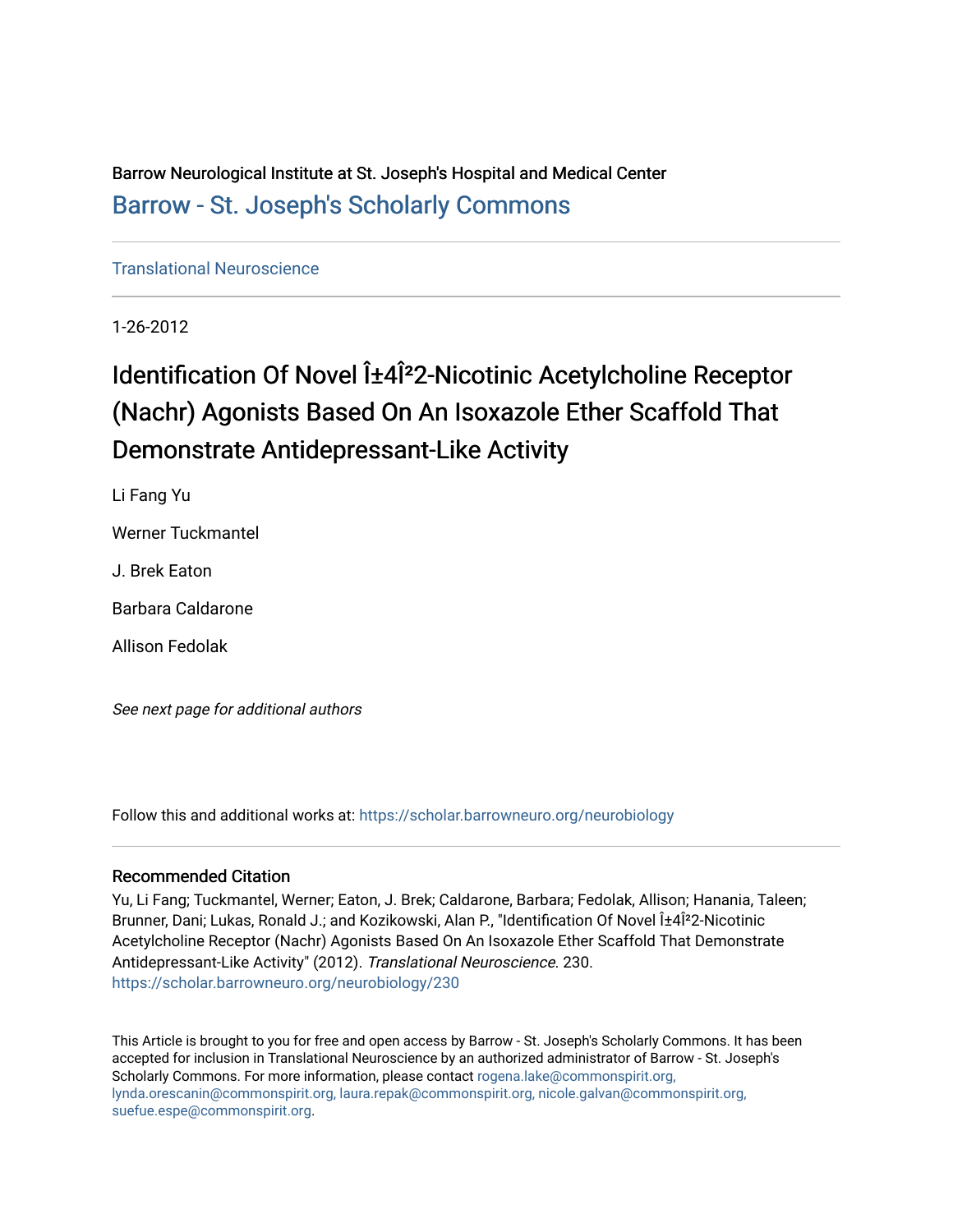# Authors

Li Fang Yu, Werner Tuckmantel, J. Brek Eaton, Barbara Caldarone, Allison Fedolak, Taleen Hanania, Dani Brunner, Ronald J. Lukas, and Alan P. Kozikowski

This article is available at Barrow - St. Joseph's Scholarly Commons: [https://scholar.barrowneuro.org/neurobiology/](https://scholar.barrowneuro.org/neurobiology/230) [230](https://scholar.barrowneuro.org/neurobiology/230)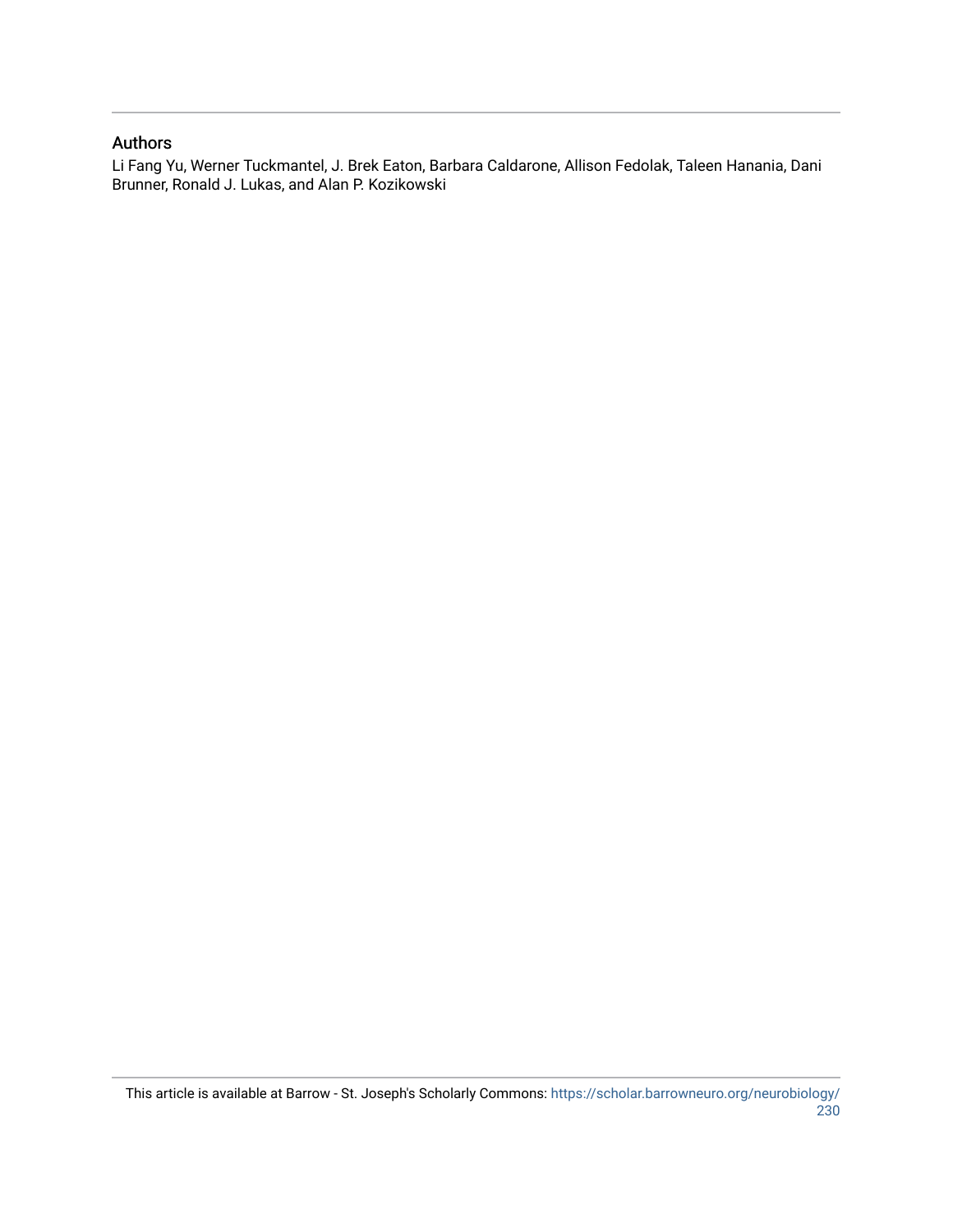# Journal of **Medicinal Chemistry**

# Identification of Novel  $\alpha$ 4 $\beta$ 2-Nicotinic Acetylcholine Receptor (nAChR) Agonists Based on an Isoxazole Ether Scaffold that Demonstrate Antidepressant-like Activity

Li-Fang Yu, $^\dagger$  Werner Tückmantel, $^{\S}_{\nu_\circ}$  J. Brek Eaton, $^\ddagger$  Barbara Caldarone, $^{\S}$  Allison Fedolak, $^{\S}$ Taleen Hanania, $^{\$}$  Dani Brunner, $^{\#,\$}$  Ronald J. Lukas, $^{\ddag}$  and Alan P. Kozikowski $^{\ast,\dagger}$ 

† Drug Discovery Program, Department of Medicinal Chemistry and Pharmacognosy, University of Illinois at Chicago, 833 South Wood Street, Chicago, Illinois 60612, United States

‡ Division of Neurobiology, Barrow Neurological Institute, 350 West Thomas Road, Phoenix, Arizona 85013, United States § PsychoGenics, Inc., 765 Old Saw Mill River Road, Tarrytown, New York 10591, United States

# Department of Psychiatry, Columbia University, NYSPI, 1051 Riverside Drive, New York 10032, United States

**S** [Supporting Information](#page-11-0)

ABSTRACT: There is considerable evidence to support the hypothesis that the blockade of nAChR is responsible for the antidepressant action of nicotinic ligands. The nicotinic acetylcholine receptor (nAChR) antagonist, mecamylamine, has been shown to be an effective add-on in patients that do not respond to selective serotonin reuptake inhibitors. This suggests that nAChR ligands may address an unmet clinical need by providing relief from depressive symptoms in refractory patients. In this study, a new series of nAChR ligands based on an isoxazole-ether scaffold have been



designed and synthesized for binding and functional assays. Preliminary structure−activity relationship (SAR) efforts identified a lead compound 43, which possesses potent antidepressant-like activity  $(1 \text{ mg/kg}, \text{IP}; 5 \text{ mg/kg}, \text{PO})$  in the classical mouse forced swim test. Early stage absorption, distribution, metabolism, excretion, and toxicity (ADME-Tox) studies also suggested favorable drug-like properties, and broad screening toward other common neurotransmitter receptors indicated that compound 43 is highly selective for nAChRs over the other 45 neurotransmitter receptors and transporters tested.

# ■ INTRODUCTION

Neuronal nicotinic acetylcholine receptors (nAChRs) are pentamers assembled from varying combinations of subunits  $(\alpha 2-\alpha 10, \beta 2-\beta 4)$  and belong to the ligand-gated ion channel superfamily of neurotransmitter receptors.<sup>[1](#page-11-0)−[3](#page-11-0)</sup> These receptors are broadly distributed in the central and peripheral nervous systems, where they modulate many processes, such as ganglionic transmission regulated by  $\alpha 3\beta 4^*$ -nAChRs (the \* indicates that subunits other than those specified are known or possible partners in the closed assembly), neuroprotection of dopaminergic pathways and nociception mediated by  $\alpha$ 4<sup>\*</sup>nAChRs, as well as learning, memory, and addiction by  $\beta 2^*$ nAChR.[3](#page-11-0)−[6](#page-11-0) Over the past two decades, many compounds targeting nAChRs have been tested in various stages of clinical trials.<sup>[7](#page-12-0)</sup> However, only one new chemical entity, varenicline  $(1)$ , has been launched and marketed as a potent partial agonist at the  $\alpha$ 4 $\beta$ 2-nAChR for smoking cessation (Figure [1](#page-3-0)).<sup>8–[10](#page-12-0)</sup>

Given nAChR subtype diversity and their involvement in the modulation of a host of neurotransmitter systems, nicotinic ligands have the potential to treat a multitude of central nervous system (CNS)-related dysfunctions, including chronic depression.[8](#page-12-0),[11](#page-12-0) There is considerable evidence to support the

hypothesis that the blockade (antagonism or receptor desensitization) of nAChR is responsible for the antidepressant action of nicotinic ligands.<sup>[12](#page-12-0)−[14](#page-12-0)</sup> In particular, clinical studies have shown that the cholinesterase inhibitor, physostigmine, produces depressive symptoms in humans,<sup>[15](#page-12-0)</sup> whereas mecamyl-amine<sup>[16](#page-12-0)</sup> and the muscarinic antagonist scopolamine<sup>[17,18](#page-12-0)</sup> relieve depressive symptoms in humans. Additionally, preclinical studies provide support for the hypothesis that increased cholinergic activity leads to depressed mood states. Flinders sensitive rats, a line selectively bred for increased cholinergic sensitivity, exhibit several depressive-like behaviors.<sup>[19,20](#page-12-0)</sup> Moreover, administration of the nicotinic antagonist mecamylamine elicits an antidepressant-like effect in the mouse forced swim test, and this effect is reduced when the  $\beta$ 2 subunit gene is knocked out.<sup>[11](#page-12-0)</sup> The same effects were also observed in response to the tricyclic antidepressant amitriptyline, strongly suggesting that  $\beta$ 2\*-nAChRs are involved in the antidepressant efficacy of nicotinic ligands.<sup>[21](#page-12-0)</sup> The  $\alpha$ 4 $\beta$ 2-nAChR is the predominant subtype in the vertebrate CNS, and the  $\alpha$ 4 $\beta$ 2 nicotinic agonists

Received: September 29, 2011 Published: December 13, 2011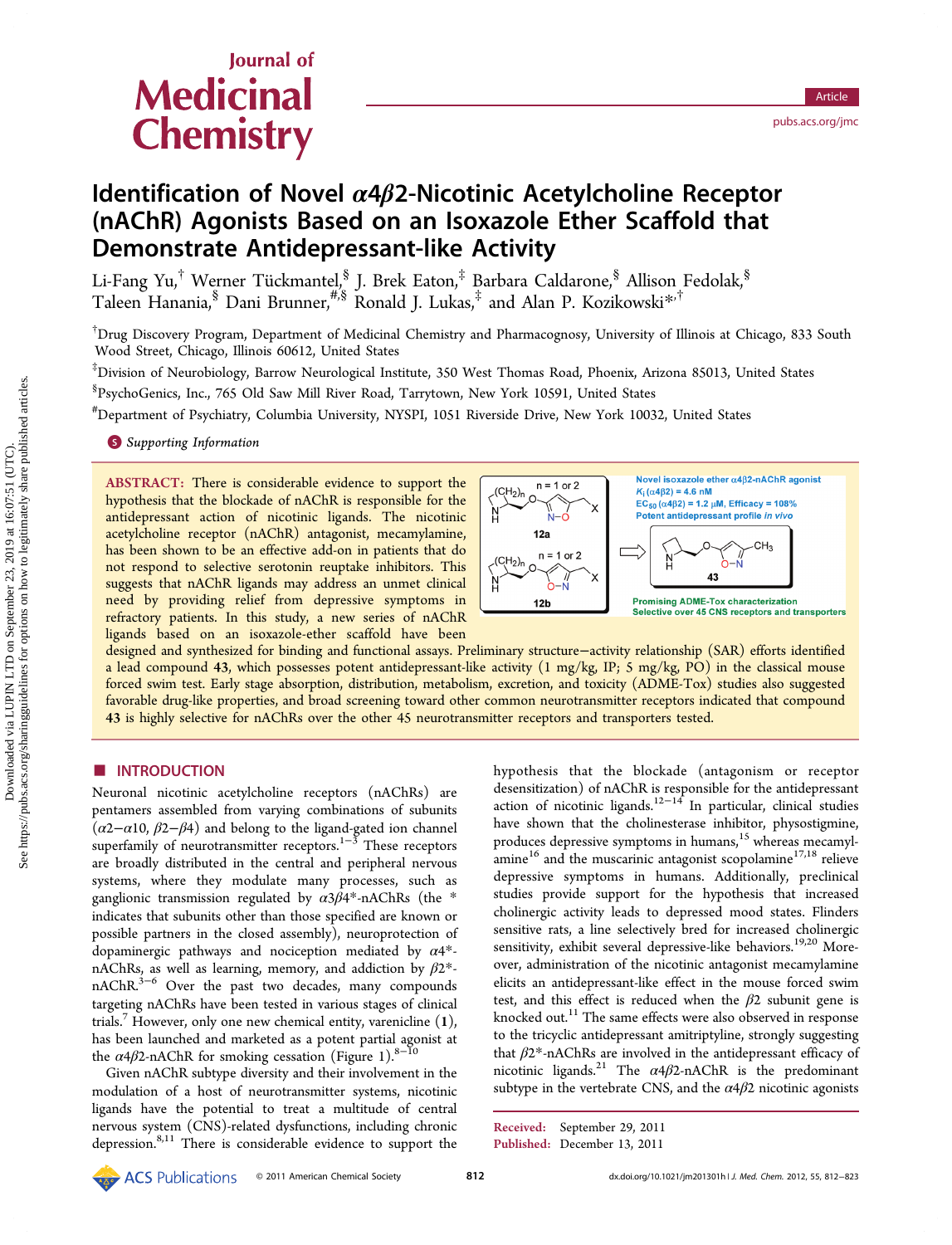<span id="page-3-0"></span>

cytisine  $(2)$ ,<sup>[22](#page-12-0)</sup> A-85380  $(9)$ ,<sup>[23](#page-12-0)</sup> and compound  $1^{24}$  $1^{24}$  $1^{24}$  induce antidepressant-like effects in mice that are similar to the effects of the antagonist mecamylamine. The S-enantiomer of mecamylamine (TC-5214, 5) is an  $\alpha$ 4 $\beta$ 2-nAChR modulator now in Phase II clinical trials for use in the treatment of depression.<sup>[25](#page-12-0)</sup> Therefore, the  $\alpha$ 4 $\beta$ 2-nAChR is an attractive target for the development of novel antidepressants, although it is unclear whether nAChR activation, desensitization, or some combination of both is essential. It is also known from clinical studies that  $\alpha$ 3 $\beta$ 4\*-nAChRs contribute to adverse side effects in vivo, although roles in mood control also are possible, as exemplified by mecamylamine.<sup>[26](#page-12-0)−[28](#page-12-0)</sup> Consequently, we chose to focus on developing potent agonists selective for the  $\alpha$ 4 $\beta$ 2nAChR, bearing in mind that activity at the  $\alpha$ 3 $\beta$ 4\*-nAChR subtype might be an attribute or a detriment.

Multiple modifications to the structure of natural nicotinic ligands, especially nicotine (3), epibatidine (4), and compound 2, have already been explored over the past 20 years. Most of the reported nicotinic ligands bear a substituted pyridine ring as the core scaffold. Some compound classes involving replacement of the pyridine ring by isosteres have been investigated, as exemplified by substituted phenyl derivatives,<sup>[29](#page-12-0)</sup> quinolines,<sup>[30](#page-12-0)</sup> furopyridines, $31$  structurally related chroman derivatives,  $32$  and most interestingly the five-membered heteroaromatic rings isoxazole and isothiazole.[33](#page-12-0)−[37](#page-12-0) The ability to replace the pyridine moiety of S-(−)-nicotine with an isoxazole ring was first investigated by Abbott Laboratories, leading to the clinical study of ABT-418 (6) for the treatment of both Alzheimer's disease (AD) and attention deficit hyperactivity disorder (ADHD). Compound 6 is a selective, full agonist at the  $\alpha$ 4 $\beta$ 2-nAChR with a K<sub>i</sub> value of 7.4 nM.<sup>[8,38](#page-12-0)</sup> The complete subtype selectivity profile was not determined. In preclinical studies, compound 6 demonstrated efficacy and potency similar to that of compound 3 in animal models of cognition while exhibiting reduced toxicity.<sup>[38](#page-12-0)</sup> Although compound 6 failed in clinical development due to the occurrence of nausea as a side

effect, isoxazole-containing nicotinic ligands remain an exciting area of investigation. Substituted isoxazoles were also successfully applied in optimization studies of compound 4. Replacement of the chloropyridyl group in compound 4 with a methylisoxazolyl group led to epiboxidine  $(7)$ ,<sup>[39](#page-12-0),[40](#page-12-0)</sup> which was approximately 10-fold less potent than compound 4 but 17-fold more potent than compound 6 in the displacement of [ ${}^{3}$ H]nicotine at the  $\alpha$ 4 $\beta$ 2-nAChR from rat cerebral cortical membranes. Epiboxidine retained analgesic activity in mice at 25 mg/kg compared to compound 4 at 10 mg/kg, with greatly reduced toxicity. Furthermore, a series of 3-(5-isoxazolyl) methylene-1-azabicyclic compounds (8) were synthesized as potent nicotinic ligands.<sup>[41](#page-12-0)</sup>

Pyridyl ethers, in which a  $CH<sub>2</sub>O$  linker is inserted between compound 3's pyrrolidine (or in analogues, azetidine) ring and its pyridine ring, have attracted considerable interest as  $\alpha$ 4 $\beta$ 2nAChR agonists because of their high potency. $42,43$  For example, compound 9 possesses a  $K_i$  value of ca. 50 pM and a high efficacy of 163% compared to compound 3 at the human  $\alpha$ 4 $\beta$ 2-nAChR.<sup>[44](#page-13-0)</sup> ABT-594 (10), a nAChR agonist, was advanced to a Phase II clinical trial for the treatment of chronic and neuropathic pain with a potency 50 times that of morphine but was discontinued due to an unacceptably narrow therapeutic index.<sup>[45,46](#page-13-0)</sup> ABT-089 (11) is currently under investigation as a replacement for compound 6 that has an improved preclinical therapeutic index and a better pharmacokinetic profile. It has gone through Phase II clinical studies for cognitive dysfunction.<sup>[47,48](#page-13-0)</sup> Upon the basis of the precedent quoted above, we anticipated that an isoxazole moiety could be used as a readily accessible replacement for the pyridine core in the design of new nicotinic ligands. Herein, we report the synthesis and pharmacological evaluation of a novel series of nAChR ligands based on an isoxazole core in combination with the CH2O linker ("isoxazole ethers"; Figure 2). Selected



Figure 2. General structure of the present series of isoxazole ether nAChR ligands.

compounds were further assessed in behavioral tests, in a broad screening panel of common CNS neurotransmitter receptors and transporters, as well as in preliminary in vitro ADME-Tox studies.

# ■ RESULTS AND DISCUSSION

Chemistry. First, we designed compounds that could be accessed from readily available starting materials to ascertain whether an isoxazole moiety could replace the pyridine core in the previously published pyridine ether nicotinics developed by Abbott. The 3-alkoxyisoxazoles 18−21 were synthesized in 3−6 steps utilizing the synthetic routes shown in Scheme [1.](#page-4-0) Intermediate 16 was formed via the Mitsunobu reaction of Boc-protected  $2(S)$ -azetidinylmethanol  $(15)$  and 3-hydroxyisoxazole-5-carboxylic acid methyl ester (14), which was in turn prepared as described in the literature from dimethyl 2 butynedioate (13). The ester 16 was subsequently reduced with LiBH4 to furnish the primary alcohol 17, and this intermediate was carried on to the iodide. The phenyl ether 19 and the aliphatic ethers 20−21 were obtained through nucleophilic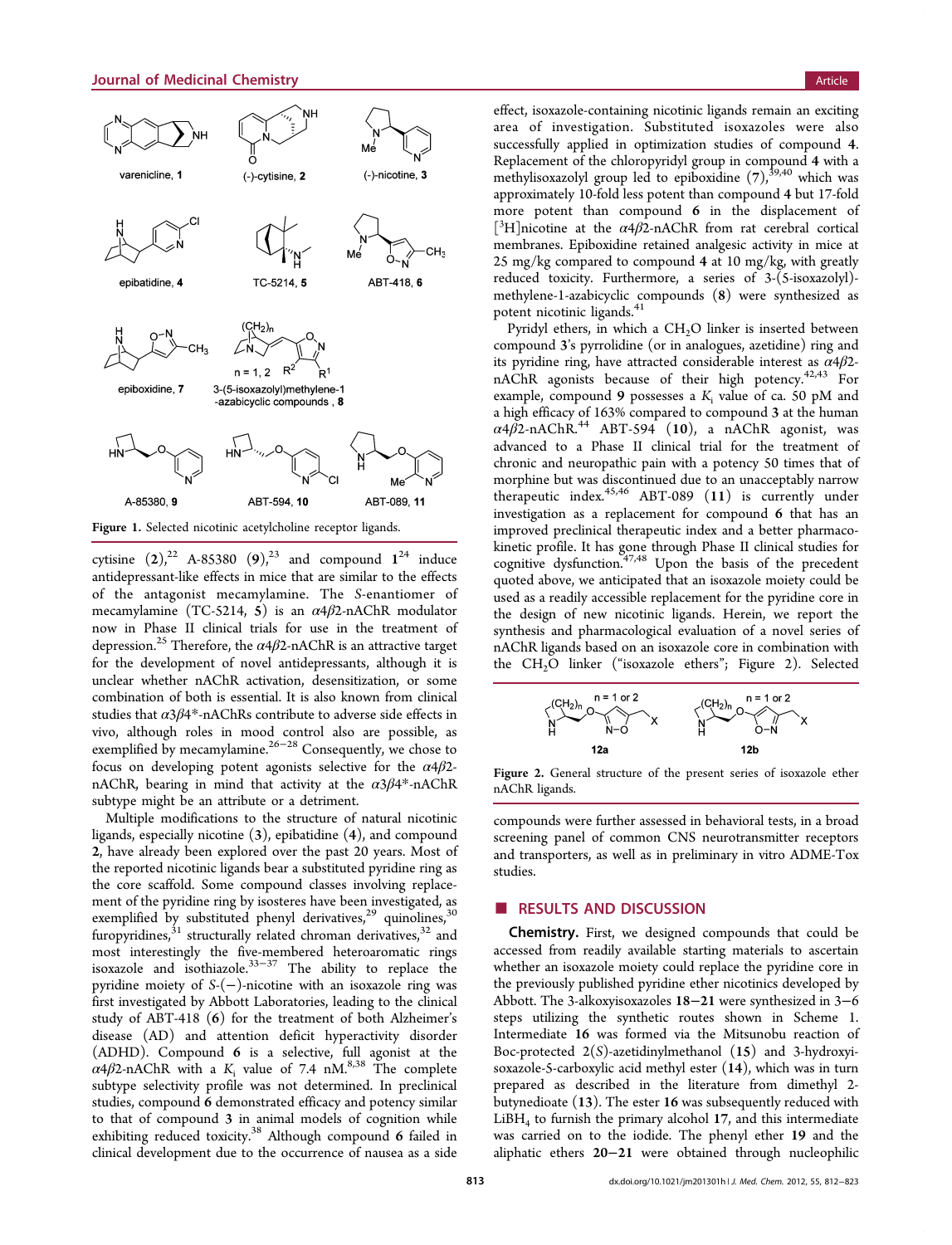<span id="page-4-0"></span>Scheme  $1^a$ 



<sup>a</sup>Reagents and conditions: (a) N-hydroxyurea, 1,5-diazabicyclo[5.4.0]undec-5-ene, MeOH, 0 °C, then HCl; (b) 1-(tert-butoxycarbonyl)-2(S)azetidinylmethanol (15), diisopropyl azodicarboxylate, PPh<sub>3</sub>, THF, 0 °C to rt; (c) LiBH<sub>4</sub>, THF, 0 °C to rt; (d) TFA, CH<sub>2</sub>Cl<sub>2</sub>; (e) I<sub>2</sub>, PPh<sub>3</sub>, imidazole,  $CH_2Cl_2$ , 0 °C to rt; (f) phenol,  $K_2CO_3$ , DMF, rt; (g) NaH, DMF, RBr, 0 °C to rt.

Scheme  $2^a$ 



<sup>a</sup>Reagents and conditions: (a) diisopropyl azodicarboxylate, PPh<sub>3</sub>, THF, 0 °C to rt; (b) LiBH<sub>4</sub>, THF, 0 °C to rt; (c) TFA, CH<sub>2</sub>Cl<sub>2</sub>; (d) I<sub>2</sub>, PPh<sub>3</sub>, imidazole, CH<sub>2</sub>Cl<sub>2</sub>, 0 °C to rt; (e) K<sub>2</sub>CO<sub>3</sub>, DMF, phenol, rt; (f) HNR<sup>1</sup>R<sup>2</sup>, CH<sub>3</sub>CN, rt; (g) RN=C=O, 4-(dimethylamino)pyridine, PhMe, 80 °C; (h)  $Et_2NSF_3$ ,  $CH_2Cl_2$ ,  $-78$  °C.

substitution following standard methods. After acidic deprotection and subsequent purification by HPLC, compounds 18− 21 were obtained as trifluoro acetates. The number of equivalents of trifluoroacetic acid (TFA) in these nonstoichiometric compounds was determined by elemental analysis. The 5-methylated 3-alkoxyisoxazole 24 was synthesized in the same manner from commercially available 3 hydroxy-5-methylisoxazole 22 (Scheme 1).

The preparation of 5-alkoxyisoxazole ligands proceeded through the common intermediates 29 and 30, which were in turn prepared from the commercially available ester 26 (Scheme 2). Compounds 31, 32, 33, and 43 were synthesized by employing the same strategy as described in Scheme 1. The primary alcohol 29 was transformed to an iodide, followed by nucleophilic substitution with aniline or 4-fluoroaniline to afford the precursors of amine derivatives 34 and 35. Carbamate analogues 34−38 were prepared by reaction of 29 with the corresponding isocyanates. The fluoromethyl derivative 39 was obtained by treatment of alcohol 29 with (diethylamino)sulfur trifluoride. Subsequent Boc deprotection of the precursors yielded the desired final compounds 34−39.

In Vitro Characterization−Radioligand Binding Studies. In vitro binding affinities of the five 3-alkoxyisoxazoles (18-21, 24) were determined by the standard [<sup>3</sup>H]epibatidine binding assay at seven rat nAChR subtypes (Table [1](#page-5-0)).<sup>[49](#page-13-0)</sup> While this initial set of compounds showed weak binding to all seven nAChR subtypes tested, compound 18 exhibited a moderate affinity for  $\alpha$ 4β2- and  $\alpha$ 4β2\*-nAChRs.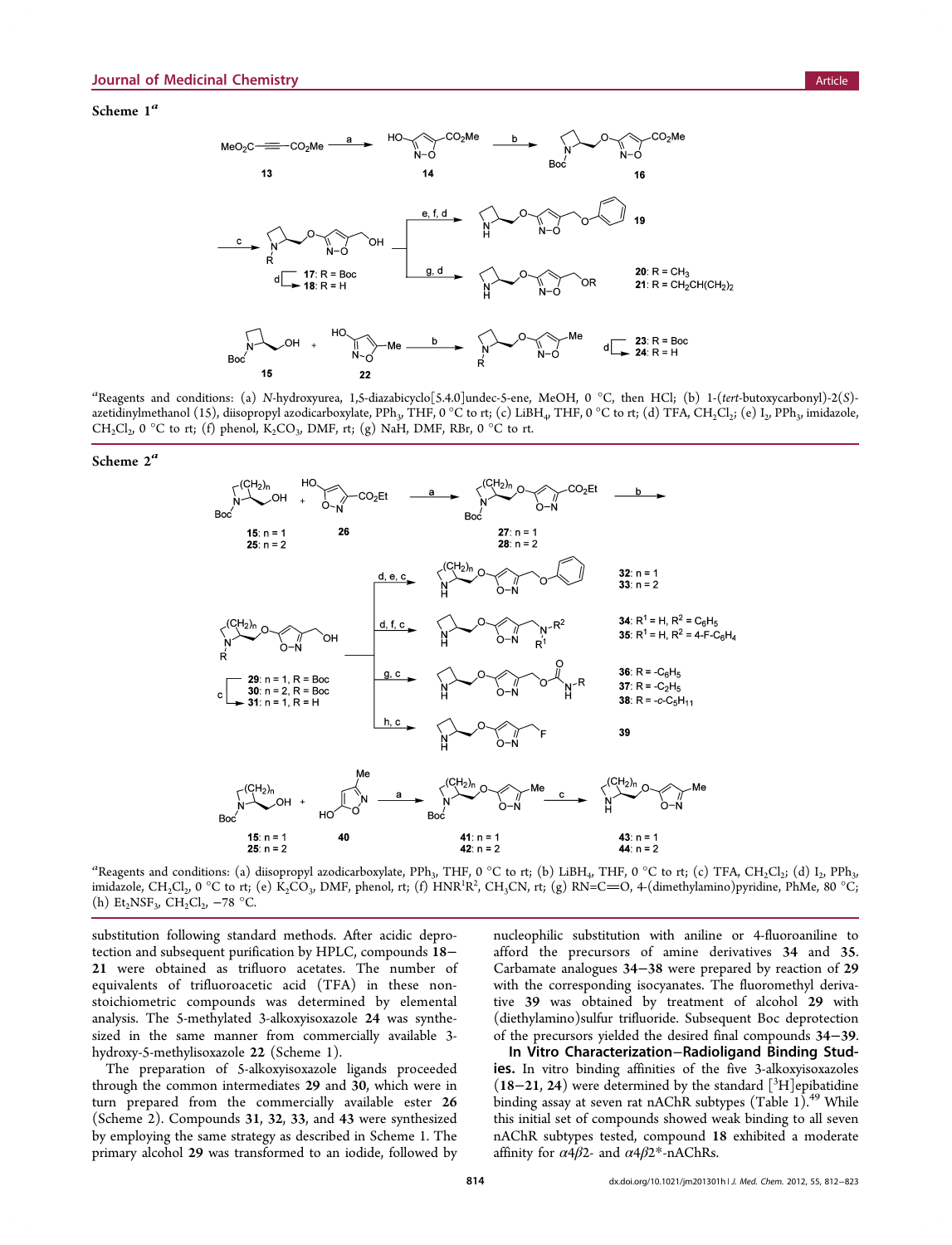# <span id="page-5-0"></span>Table 1. Binding Affinities of 3-Alkoxyisoxazole Ligands at Seven Rat nAChR Subtypes

| N-Ò<br>н       |                   |                      |                         |                   |                      |                      |                                   |                      |  |
|----------------|-------------------|----------------------|-------------------------|-------------------|----------------------|----------------------|-----------------------------------|----------------------|--|
|                |                   |                      | $K_i$ (nM) <sup>a</sup> |                   |                      |                      |                                   |                      |  |
| ID             | X                 | $\alpha$ 2 $\beta$ 2 | $\alpha$ 2 $\beta$ 4    | $\alpha 3\beta 2$ | $\alpha$ 3 $\beta$ 4 | $\alpha$ 4 $\beta$ 2 | $\alpha$ 4 $\beta$ 2 <sup>*</sup> | $\alpha$ 4 $\beta$ 4 |  |
| 18             | OH                | 337                  | $>10^4$                 | 990               | $>10^4$              | 176                  | 405                               | 7530                 |  |
| 19             | $OC_6H_5$         | $NA^d$               | NA                      | NA                | NA                   | NA                   | NA                                | NA                   |  |
| 20             | OCH <sub>3</sub>  | NA                   | NA                      | 4100              | NA                   | NA                   | NA                                | NA                   |  |
| 21             | $OCH_2CH(CH_2)_2$ | NA                   | NA                      | NA                | NA                   | NA                   | NA                                | NA                   |  |
| 24             | H                 | 3340                 | $>10^4$                 | 6670              | $>10^4$              | 1950                 | 7380                              | $>10^4$              |  |
| 3 <sup>c</sup> |                   | 5.5                  | 70.0                    | 29.0              | 260                  | 4.9                  | 9.8                               | 23.0                 |  |

a<br>See [Experimental Section](#page-8-0).  ${}^b\alpha4\beta2{}^*$ , endogenous receptors prepared from rat forebrain. Besides α4 and  $\beta$ 2, other unidentified subunits may also be present. Details are provided in the [Experimental Section.](#page-8-0) <sup>c</sup>The K<sub>i</sub> values for compound 3 are taken from the PDSP Assay Protocol Book. <sup>d</sup>Not active, defined as <50% binding in the primary assay at 10  $\mu$ M.

#### Table 2. Binding Affinities of 5-Alkoxyisoxazole Ligands at Seven Rat nAChR Subtypes

$$
\times \overset{(CH_2)_n}{\underset{D-N}{\bigwedge}} \circ \underset{O-N}{\overset{M}{\longrightarrow}} x
$$

|                |                  |                                      |                      |                      |                   |                      | $K_i$ (nM) <sup>a</sup> |                        |                      |                 |           |
|----------------|------------------|--------------------------------------|----------------------|----------------------|-------------------|----------------------|-------------------------|------------------------|----------------------|-----------------|-----------|
| ID             | $\boldsymbol{n}$ | X                                    | $\alpha$ 2 $\beta$ 2 | $\alpha$ 2 $\beta$ 4 | $\alpha 3\beta 2$ | $\alpha$ 3 $\beta$ 4 | $\alpha$ 4 $\beta$ 2    | $\alpha 4\beta 2^{*b}$ | $\alpha$ 4 $\beta$ 4 | $\alpha$ 7      | $a7^{*b}$ |
| 31             |                  | <b>OH</b>                            | 197                  | $>10^4$              | 521               | $>10^4$              | 137                     | 637                    | 4900                 | ND <sup>d</sup> | ND        |
| 32             | Τ.               | OC <sub>6</sub> H <sub>5</sub>       | 47.9                 | 58.0                 | 362               | 186                  | 23.8                    | 172                    | 27.5                 | ND              | ND        |
| 33             | 2                | OC <sub>6</sub> H <sub>5</sub>       | 176                  | 320                  | 2040              | 809                  | 160                     | 2120                   | 55.1                 | ND              | ND        |
| 34             | $\mathbf{I}$     | NHC <sub>6</sub> H <sub>5</sub>      | 150                  | 144                  | 462               | 771                  | 75.9                    | 386                    | 33.2                 | ND              | ND        |
| 35             | $\mathbf{I}$     | $NHC6H4F-p$                          | 201                  | 30.3                 | ND                | 171                  | 49.0                    | 417                    | 9.9                  | ND              | ND        |
| 36             | $\mathbf{1}$     | OC(O)NHC <sub>6</sub> H <sub>5</sub> | 42.3                 | 162                  | 123               | 1760                 | 19.7                    | 157                    | 60.0                 | ND              | ND        |
| 37             | $\mathbf{I}$     | OC(O)NHC <sub>2</sub> H <sub>s</sub> | 157                  | 6570                 | 315               | $NA^e$               | 31.2                    | 207                    | 1240                 | ND              | ND        |
| 38             |                  | $OC(O)NH-c-C5H11$                    | 126                  | 9970                 | 370               | NA                   | 13.1                    | 149                    | 3480                 | ND              | ND        |
| 39             |                  | F                                    | 11.8                 | 472                  | 17.3              | 1270                 | 7.3                     | 11.9                   | 163                  | ND              | ND        |
| 43             |                  | H                                    | 4.3                  | 311                  | 8.7               | 692                  | 4.6                     | 12.0                   | 86.0                 | 2890            | 6790      |
| 44             | $\overline{2}$   | H                                    | 616                  | 5810                 | 1030              | 8780                 | 129                     | 1100                   | 4140                 | ND              | ND        |
| 3 <sup>c</sup> |                  |                                      | 5.5                  | 70.0                 | 29.0              | 260                  | 4.9                     | 9.8                    | 23.0                 | ND              | ND        |
| $\mathbf{r}^f$ |                  |                                      |                      |                      |                   | 86                   | 0.4                     |                        | 110                  | 125             |           |

<sup>a</sup>See [Experimental Section](#page-8-0).  ${}^b\alpha 4\beta 2^*$  or α7\*, endogenous receptors prepared from rat forebrain. Besides α4,  $\beta$ 2, or α7, other unidentified subunits may also be present. Details are provided in the [Experimental Section.](#page-8-0) "The K<sub>i</sub> values for compound 3 are taken from the PDSP Assay Protocol Book.  ${}^{d}$ ND: not detected.  ${}^{e}$ Not active, defined as <50% binding in the primary assay at 10  $\mu$ M.  ${}^{f}$ The  $K_i$  values for compound 1 are from ref [51.](#page-13-0)

It is commonly accepted that the essential pharmacophore of nicotinic ligands consists of a cationic center (e.g., quaternized or protonated nitrogen) and a hydrogen-bond acceptor (e.g., a nitrogen atom in the case of pyridine-containing ligands).<sup>[50](#page-13-0)</sup> The inactivity of our first batch of isoxazole-ether compounds is possibly a result of misalignment of these two key elements. Therefore, to align these pharmacophoric elements differently, and hopefully more appropriately, isoxazoles with a reverse position of their N and O ring atoms were synthesized. As the alcohol 18 (Table 1) was the only congener that so far showed moderate affinity to the  $\alpha$ 4 $\beta$ 2-nAChR, the reverse 5hydroxyisoxazole 31 (Table 2) and its phenyl ether 32 were synthesized. Encouragingly, the binding affinities of 32 were dramatically improved, while compound 31 maintained its affinity in comparison to 18. Subsequently amines, carbamates, simple alkyl, and fluoromethyl derivatives were synthesized to further study the structure−activity relationship (SAR).

In general, most of the 5-alkoxyisoxazoles (Table 2) bind to  $\alpha$ 4 $\beta$ 2-nAChRs with nanomolar affinity. The binding affinities of all amines (34, 35), carbamates (36, 37, and 38), the 3-methyl derivative 43, and the 3-fluoromethyl derivative 39 were increased 1.8−30-fold compared to the parent alcohol 31. Compound 43 carrying a 3-methyl substituent turned out to

have the best affinity for  $\alpha$ 4 $\beta$ 2- and  $\alpha$ 4 $\beta$ 2\*-nAChRs with K<sub>i</sub> values of 4.6 nM and 12.0 nM, respectively. All of these compounds have a similar subtype selectivity profile as compound 3 and compound  $1$ <sup>[51](#page-13-0)</sup> they display selectivity for the  $\alpha$ 4 $\beta$ 2- over the  $\alpha$ 3 $\beta$ 4-nAChR in radioligand binding competition assays. The alcohol 31, methyl derivative 43, fluoromethyl derivative 39, and carbamates 36−38 actually exceed compound 3's  $\alpha$ 4 $\beta$ 2- over  $\alpha$ 3 $\beta$ 4- selectivity. Among these ligands, the cyclopentylcarbamate 38 exhibits the best selectivity with a  $K_i$  value of 13.1 nM at the  $\alpha$ 4 $\beta$ 2-nAChR and inactivity at the  $\alpha 3\beta 4$ -nAChR. The aforementioned six compounds also exhibit selectivity for all the other  $\beta$ 2- over  $β$ 4-containing subtypes. Their affinities at the  $α$ 4 $β$ 2\*-nAChR dropped 1.6−13.5- fold compared to those at the  $\alpha$ 4 $\beta$ 2-nAChR, probably due to the existence of additional subunits in the former.

To determine the influence of different heteroalicyclic ring sizes, the pyrrolidine analogues 33 and 44 were also synthesized. Pyrrolidines 33 and 44 retained all of the selectivity exhibited by the corresponding azetidines (32 and 43), but their affinities were reduced at all seven rat nAChR subtypes, which is consistent with previous studies in the pyridine ether series.<sup>[42](#page-13-0)</sup>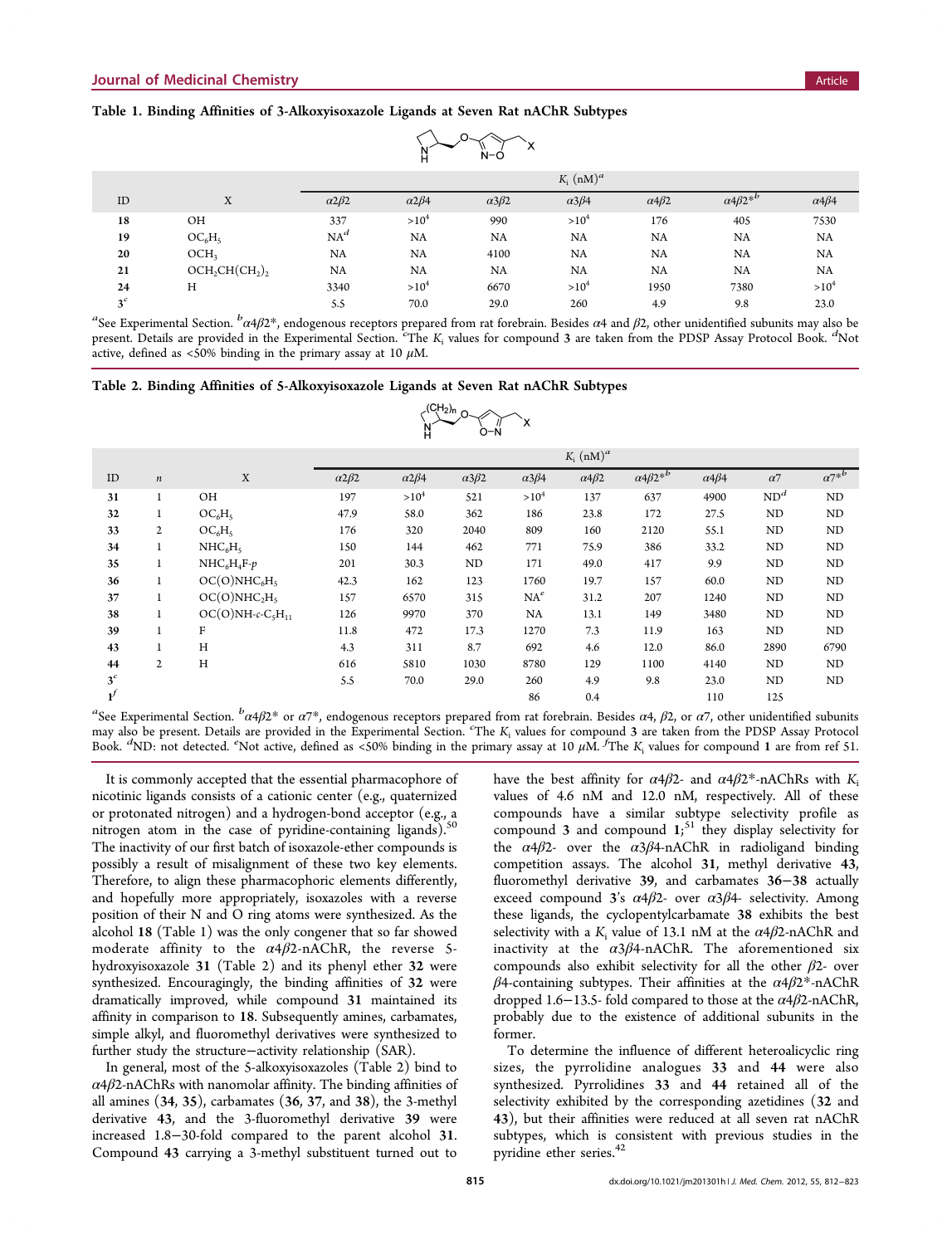

Figure 3. Functional activities of compounds 39, 43, and 44 at nAChR subtypes. Specific <sup>86</sup>Rb<sup>+</sup> efflux (ordinate; percentage of control  $\pm$  SEM) was determined as described in the [Experimental Section](#page-8-0) for intrinsic agonist activity over a 9.5 min period for compounds 39 (left), 43 (middle), or 44 (right) at the indicated concentrations (abscissa; log molar scale) on human  $\alpha 4\beta 2$ -nAChR  $(\bullet)$ ,  $\alpha 3\beta 4^*$ -nAChR  $(\bullet)$ , or  $\alpha 1\beta 1\gamma\delta$ -nAChR  $(\bullet)$ naturally or heterologously expressed by SH-EP1-hα4β2, SH-SY5Y, or TE671/RD cells, respectively. Also shown are functional inactivation effects of pretreatment for 10 min with the same agents at the indicated concentrations on subsequent agonist action of an EC<sub>90</sub> concentration of the full agonist, carbamylcholine (applied in the continuing presence of the indicated agents), acting at  $\alpha$ 4β2-nAChR (Ο),  $\alpha$ 3β4\*-nAChR (Δ), or  $\alpha$ 1β1γδnAChR (◇). Results are normalized to responses to a fully efficacious concentration of carbamylcholine (see [Experimental Section](#page-8-0) for details). Nanomolar agonist  $EC_{50}$  values and inactivation  $IC_{50}$  values are provided in Tables 3 and 4, as are agonism and inactivation efficacies (normalized to those for a full agonist or antagonist, respectively). SEM values were determined for each parameter and although not presented here, typically are less than 15% for efficacy measures and no more than a factor of 2 for molar  $EC_{50}$  or  $IC_{50}$  values. Compounds 39 and 43 have full agonist activity at α4β2-nAChRs and α3β4\*-nAChRs (efficacies are similar to that of carbamylcholine) and little activity at  $a1*$ -nAChRs. Compound 44 was less potent than 39 and 43 by approximately 1 order of magnitude, so a full functional profile would have required 1 mM concentrations of the compound and was not pursued.

In Vitro Functional Characterization. The most potent  $\alpha$ 4 $\beta$ 2-nAChR ligands based on binding assays, 39 and 43, as well as pyrrolidine analogue 44 were selected for evaluation of functional activity using the  $86Rb$ <sup>+</sup> ion flux assay in SH-EP1h $\alpha$ 4 $\beta$ 2, SH-SYSY ( $\alpha$ 3 $\beta$ 4\*) and TE671/RD ( $\alpha$ 1 $\beta$ 1 $\gamma$  $\delta$ ) cells (Figure 3; Tables 3 and 4). Consistent with the binding data, the azetidines 39 and 43 were found to be more potent than the pyrrolidine 44, both in agonism and functional inactivation

Table 3. Potencies and Efficacies of Ligand Agonism and Inactivation of Human  $\alpha$ 4β2-nAChRs<sup>a</sup>

|          |                | agonism                               | inactivation | $K_i$ (nM)      |                      |
|----------|----------------|---------------------------------------|--------------|-----------------|----------------------|
| compound | $EC_{50}$ (nM) | efficacy $(\%)$ IC <sub>50</sub> (nM) |              | efficacy $(\%)$ | $\alpha$ 4 $\beta$ 2 |
| 39       | 1090           | 93                                    | 151          | 72              | 7.3                  |
| 43       | 1180           | 108                                   | 169          | 78              | 4.6                  |
| 44       | >3000          | >50                                   | 1100         | 69              | 129                  |
| 3        | 290            | 88                                    | 430          | 92              | 4.9                  |
| 1        | 1400           | 53                                    | $\sim$ 110   | $\sim$ 85       | 0.05                 |

a See [Experimental Section](#page-8-0) for details. The term "inactivation" is used because compounds may be acting to desensitize receptors or as competitive or noncompetitive antagonists, and further work is needed to make such a distinction. SEM values were determined for each parameter and, although not presented here, typically are less than 3% and frequently less than 1% of the maximal carbamylcholine response for efficacy measures for ligands potent enough to reach maximal efficacy at 10  $\mu$ M. SEM values for EC<sub>50</sub> and IC<sub>50</sub> values were no more than a factor of 2. See Table [2](#page-5-0) for structures. For compounds that were not potent enough to cause maximal inhibition at the highest concentration tested, inactivation efficacy was fixed at 100% to allow  $IC_{50}$  values to be fit during graphical analysis.

at the  $\alpha$ 4 $\beta$ 2-nAChR (Figure 3, Table 3). Compounds 39 and 43 had agonist efficacies at the  $\alpha$ 4 $\beta$ 2-nAChR comparable to compound 3 and higher than that of compound 1. Compounds 39 and 43 have functional inactivation efficacies lower than those of compound 3 or compound 1. They were both full agonists at the  $\alpha$ 3 $\beta$ 4<sup>\*</sup>-nAChR, with potencies similar to those seen at the  $\alpha$ 4 $\beta$ 2-nAChR, though they were less potent in the functional inactivation of the  $\alpha$ 3 $\beta$ 4\*-nAChR (Table 4, Figure 3). Whereas compounds 39 and 43 have high selectivity for

Table 4. Potencies and Efficacies of Ligand Agonism and Inactivation of  $\alpha$ 3 $\beta$ 4\*-nAChRs<sup>a</sup>

|                                                                                          |                | agonism          | inactivation   | $K_i$ (nM)       |                      |  |  |  |
|------------------------------------------------------------------------------------------|----------------|------------------|----------------|------------------|----------------------|--|--|--|
| compound                                                                                 | $EC_{50}$ (nM) | efficacy $(\% )$ | $IC_{50}$ (nM) | efficacy $(\% )$ | $\alpha$ 3 $\beta$ 4 |  |  |  |
| 39                                                                                       | 3400           | 120              | >3000          | >70              | 1270                 |  |  |  |
| 43                                                                                       | 1200           | 120              | >3000          | >70              | 692                  |  |  |  |
| 44                                                                                       | >3000          | > 80             | >3000          | >30              | 8780                 |  |  |  |
| 3                                                                                        | 30000          | 90               | ND.            | ND               | 260                  |  |  |  |
| 1                                                                                        | 2200           | 110              | ND             | ND               | ND                   |  |  |  |
| $a_{\mathcal{C}}$ . From the contribution of the learn late Table $\alpha$ from latellar |                |                  |                |                  |                      |  |  |  |

a See [Experimental Section](#page-8-0) and the legend to Table 3 for details.

α4β2- over α3β4\*-nAChRs (174- and 150-fold) in the binding affinity assays (Table [2\)](#page-5-0), this selectivity does not translate to the functional assay (Tables 3 and 4, Figure 3). None of the compounds displayed significant activity at the  $\alpha$ 1 $\beta$ 1 $\gamma$ δ-nAChR. Compounds 31−38 were not potent in our preliminary functional screening.

In addition, compounds 39 and 43 are similar in potency at the  $\alpha$ 4 $\beta$ 2-nAChR (EC<sub>50</sub> values of 1090 nM and 1180 nM, respectively) compared to compound 1 ( $EC_{50}$  value of 1400 nM). Both are inactive at the  $\alpha$ 1 $\beta$ 1 $\gamma$ δ-nAChR and have activity similar to compound 1 at the  $\alpha$ 3 $\beta$ 4\*-nAChR. Whereas in vitro binding and functional data are intriguing, a more proximal measure of therapeutic value is likely to be behavioral pharmacological activity in an animal model of the indication of interest. Therefore, we decided to further test these compounds for their antidepressant profile in vivo.

In Vivo Behavioral Studies−Mouse Forced Swim Test. Antidepressant efficacy was assessed with the mouse forced swim test, an assay in which a mouse is placed into a beaker of water, and the time it spends passively floating in the water (immobility) is recorded (Figure [4\)](#page-7-0). Most traditional antidepressants decrease the amount of time the mouse spends immobile. Mice were administered compounds 43 (1 and 5 mg/kg ip) or the selective serotonin reuptake inhibitor (SSRI) antidepressant, sertraline, as a positive control (10 mg/kg). Drug administration produced a reduction in immobility. Fisher's post hoc tests showed that compound 43 reduced immobility at both doses (1 and 5 mg/kg), suggestive of a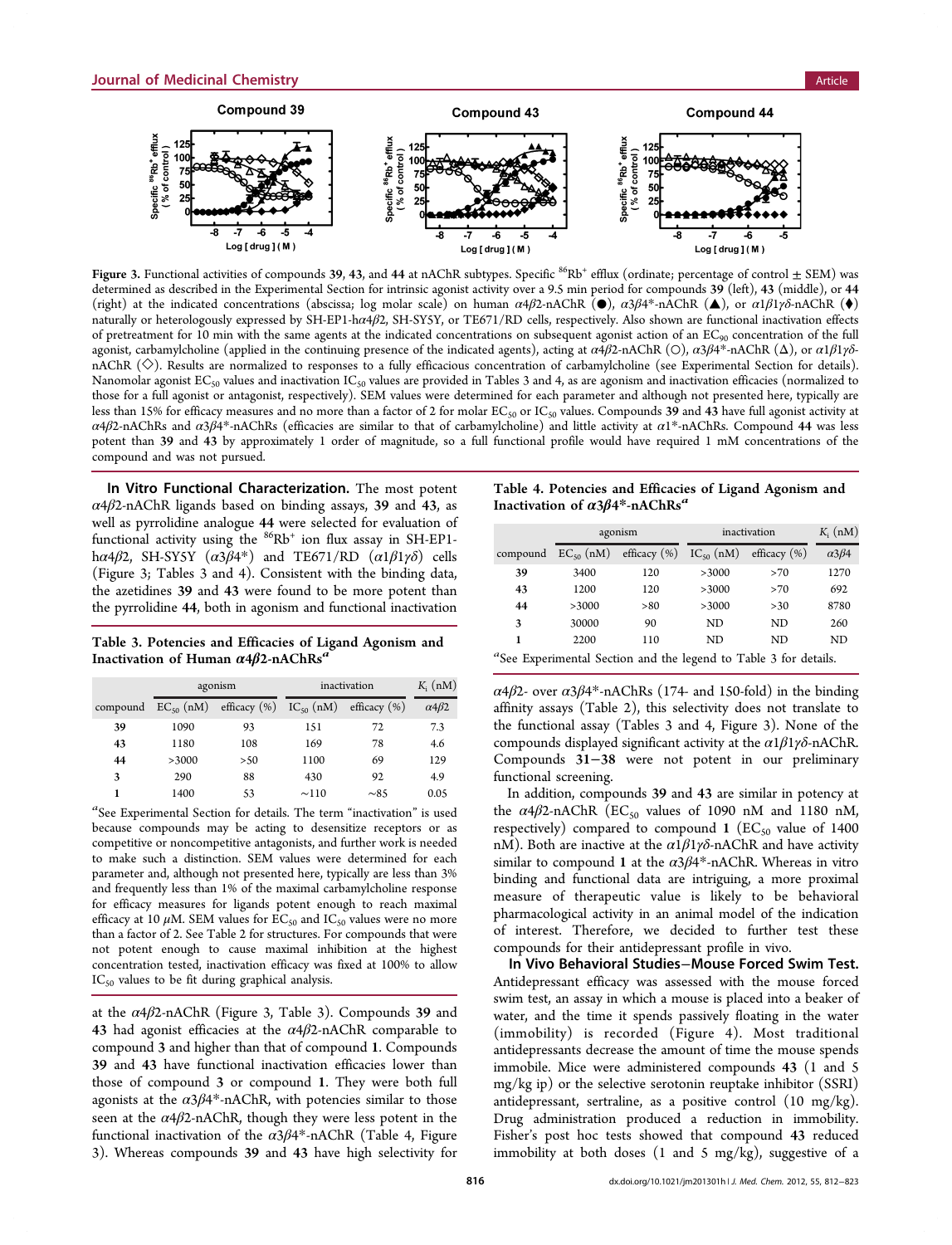<span id="page-7-0"></span>

Figure 4. Compound 43 reduced immobility in the mouse forced swim test at low (1 and 5 mg/kg) doses. The SSRI, sertraline, produced the expected decrease in immobility. (ANOVAs: Fs > 6.845, ps < 0.0010. \*Fisher's PLSD posthoc test: ps < 0.05 vs vehicle). All drugs were administered intraperitoneally (A) or orally (B);  $n = 9-10/$ group). Compound 43 reduced immobility in the forced swim test in mice at 5 mg/kg, but was inactive at 1 mg/kg when administered orally.

potent antidepressant-like effect. Moreover, 43 was also active at an orally administered dose of 5 mg/kg.

Broad Screening at Other Neurotransmitter Receptors and Transporters. A broad-range screening study was carried out for compound 43 to further determine its effects at 10  $μ$ M on about 45 other CNS neurotransmitter receptors and transporters, including serotonin receptors, dopamine receptors, GABA receptors, biogenic amine transporters, adrenergic receptors, muscarinic receptors, opioid receptors, sigma receptors, and histamine receptors (NIMH-PDSP, University of North Carolina, Chapel Hill). No inhibition caused by 10  $\mu$ M of compound 43 was greater than 50% in the preliminary binding screen, indicating that 43 has no significant activity at these targets (see [Supporting Information\)](#page-11-0).

Preliminary in Vitro ADME-Tox Profile. Compound 43 showed good properties in assays for cytochrome P450 (CYP) inhibition, metabolic stability, and plasma protein binding (SRI, Stanford Research Institute), as well as hERG (human ether-ago-go-related gene) inhibition (NIMH-PDSP) (see the [Supporting Infornation\)](#page-11-0).

CYP Inhibition. The inhibitory effect of 43 on in vitro CYP activity in human liver microsomes was screened using a highthroughput multiple CYP assay for CYP1A2, CYP2B6, CYP2C9, CYP2C19, CYP2D6, and CYP3A4. In the presence of 1  $\mu$ M and 10  $\mu$ M of 43, none of these CYP isoforms' activity was reduced to less than 70% of the control, suggesting that 43 will not alter the metabolism of other xenobiotics or endogenous compounds that are substrates for the CYP isoforms tested.

Metabolic Stability. The metabolic stability of 43 was studied using human and mouse liver microsomes. The test article was incubated at two concentrations (1  $\mu$ M and 10  $\mu$ M), and aliquots (100  $\mu$ L) were removed at various time points (0, 15, 30, and 60 min) for analysis by LC-MS/MS. This study showed that liver microsomes from both species caused a timedependent decrease in parent drug at both concentrations. Human liver microsomes metabolized 43 to a greater extent in 60 min than mouse liver microsomes; 53.4% and 67.2% of the parent drug remained unchanged at 1  $\mu$ M and 10  $\mu$ M, respectively. Incubation with mouse liver microsomes resulted in 67.5% and 73.7% of 43 remaining unchanged after 60 min incubation at 1  $\mu$ M and 10  $\mu$ M, respectively.

PPB (Plasma Protein Binding). The binding of 43 to proteins in human and mouse plasma was determined using equilibrium dialysis. Binding of 43 was evaluated at

concentrations of 0, 0.1, 1, and 10  $\mu$ M. The mean percentage of binding of this compound to human plasma ranged from 8.2% to 17.7%. Its mean percentage of binding to mouse plasma ranged from 12.9% to 19.3%.

hERG Inhibition. HEK293 cells stably expressing recombinant human hERG were used in a fluorescence-based membrane potential assay. The observed hERG inhibition of 43 at 10  $\mu$ M was similar to that of the negative control, giving 0% hERG blockade.

# ■ **CONCLUSIONS**

In the present study, a new series of isoxazole ether nAChR ligands have been identified, and their preliminary SAR has been explored. In the PDSP binding study, most of the 5 alkoxyisoxazole ligands were found to bind to the rat  $\alpha$ 4 $\beta$ 2nAChR with a significantly higher affinity than to the  $\alpha$ 3 $\beta$ 4\*nAChR. Compound 43 was identified as the lead compound from this series as it displayed favorable in vitro nAChR binding affinities. The functional potency of isoxazole 43 at the  $\alpha$ 4 $\beta$ 2nAChR is similar to that of compound 1, but it has higher efficacy, helping to distinguish it from compound 1. When tested in vivo, compound 43 demonstrated a potent antidepressant-like activity at both 5 mg/kg and 1 mg/kg ip, and was orally active at 5 mg/kg in the mouse forced swim test. Preliminary in vitro ADME-Tox characterization further suggested promising drug-like properties of 43. The PDSP broad range screening indicated that compound 43 was highly selective for nAChRs and did not have significant binding affinity to the other 45 neurotransmitter receptors and transporters tested.

It remains unclear whether activity at the  $\alpha$ 3 $\beta$ 4\*-nAChR subtype is an attribute or a detriment for treatment of depression. Further studies are required to fully understand the importance of α3β4\*-nAChR involvement in depression. Our previously reported nicotinic ligands such as sazetidine-A and 3-alkoxy-5-aminopyridine derivatives, that contain appropriate substituents in the 5-position of their pyridine rings, exhibited improved selectivity for  $\beta$ 2- over  $\beta$ 4-containing nAChRs.<sup>[6](#page-11-0)[,52](#page-13-0)-[55](#page-13-0)</sup> Considering that the present isoxazole ligands are easily accessible through substitution reactions performed upon a preassembled isoxazole building block, the 5-alkoxyisoxazole scaffold should be a useful starting point for a broader optimization campaign to discover more  $\alpha$ 4 $\beta$ 2-selective nAChR ligands, perhaps importantly with higher efficacy than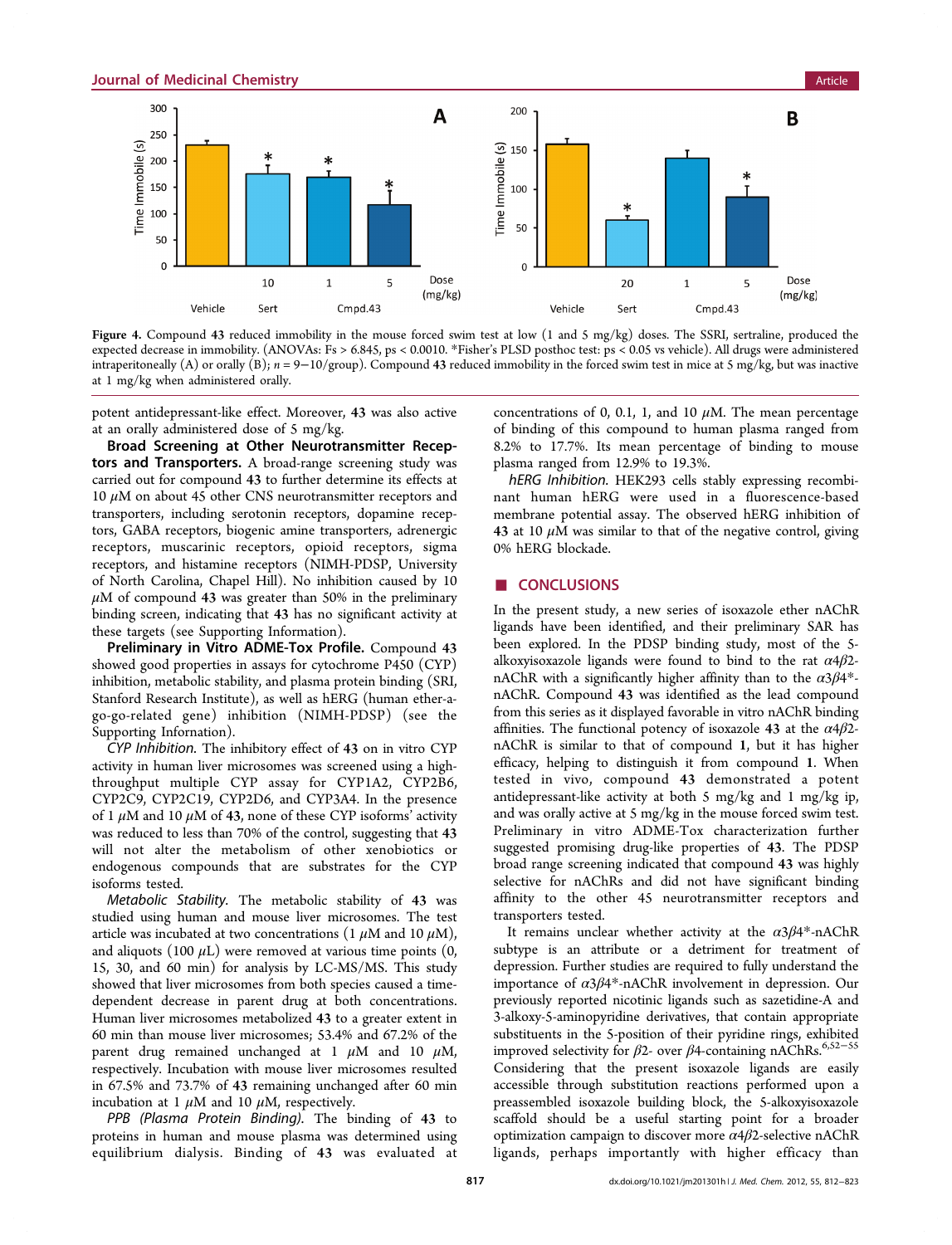<span id="page-8-0"></span>compound 1, that may in due course lead to a novel treatment option for depression.

# **EXPERIMENTAL SECTION**

General Methods. Starting materials, reagents, and solvents were purchased from commercial suppliers and used without further purification, unless otherwise stated. Anhydrous THF and  $CH_2Cl_2$ were obtained by distillation over sodium wire or  $CaH<sub>2</sub>$ , respectively. All nonaqueous reactions were run under an argon atmosphere with exclusion of moisture from reagents, and all reaction vessels were oven-dried. The progress of reactions was monitored by TLC on  $SiO<sub>2</sub>$ . Spots were visualized by their quenching of the fluorescence of an indicator admixed to the  $SiO<sub>2</sub>$  layer, or by dipping into  $KMnO<sub>4</sub>$ solution followed by heating.  $SiO<sub>2</sub>$  for column chromatography (CC) was of 230−400 mesh particle size, and an EtOAc/hexane mixture or gradient was used unless stated otherwise. <sup>1</sup>H NMR spectra were recorded at a spectrometer frequency of 300 or 400 MHz, 13C NMR spectra at 75 or 100 MHz.  $^1\mathrm{H}$  chemical shifts are reported in  $\delta$  (ppm) using the  $\delta$  7.26 signal of CDCl<sub>3</sub>, the  $\delta$  4.80 signal of D<sub>2</sub>O, the  $\delta$  3.31 signal of CD<sub>3</sub>OD, or the  $\delta$  2.50 signal of DMSO- $d_6$  as internal standards. <sup>13</sup>C chemical shifts are reported in  $\delta$  (ppm) using the  $\delta$ 77.23 signal of CDCl<sub>3</sub>, the  $\delta$  49.15 signal of CD<sub>3</sub>OD, or the  $\delta$  39.51 signal of DMSO- $d_6$  as internal standards. <sup>13</sup>C NMR spectra in D<sub>2</sub>O were not adjusted. Purities of final compounds (>98%) were established by analytical HPLC, which was carried out on an Agilent 1100 HPLC system with a Synergi 4  $\mu$  Hydro-RP 80A column, with detection at 220 or 254 nm on a variable wavelength detector G1314A; flow rate = 1.4 mL/min; gradient of 0 to 100% methanol in water (both containing 0.05 vol% of TFA) in 18 min. Final products were purified by preparative HPLC under the following conditions: column, ACE AQ,  $250 \times 20$  mm; flow, 17 mL/min; all solvents containing 0.05 vol% TFA; UV detection at 254 and 220 nm; Gradient I: 25−100% MeOH in water in 30 min, 100% for 5 min, return to 25% in 4 min, and equilibration at 25% for 1 min; Gradient II: 8−100% MeOH in water in 30 min, 100% for 5 min, return to 25% in 4 min, and equilibration at 8% for 1 min; Gradient III: 0−50% MeOH in water in 20 min, to 100% in 5 min, 100% for another 5 min, return to 0% in 5 min, and equilibration at 0% for 1 min.

General Procedure for the Deprotection of N-Boc-Amines to Afford TFA Salts (Method A). To a solution of the N-Boc protected precursor (1 mmol) in  $CH_2Cl_2$  (10 mL) was added TFA (1 mL) under argon with ice cooling. The mixture was stirred overnight at rt. After the solvent was evaporated, the residue was dissolved in distilled water (5 mL). The solution was filtered over a syringe filter (polytetrafluoroethylene, 17 mm diameter, 0.45  $\mu$ m pore size), then concentrated to 2−3 mL under reduced pressure at 30 °C bath temperature. The crude product was purified by preparative HPLC. After the solvent was evaporated, the residue was dissolved in distilled water (about 2−3 mL). The solution was lyophilized to obtain the TFA salt.

General Procedure for the Mitsunobu Reaction of 1-(tert-Butoxycarbonyl)-2(S)-azetidinylmethanol (15) or 1-(tert-Butoxycarbonyl)-2(S)-pyrrolidinylmethanol (25) with Hydroxyisoxazoles to Afford Alkoxyisoxazoles (Method B). To a stirred solution of a hydroxyisoxazole (1 mmol), alcohol 15 or 25 (1.2 mmol), and  $PPh_3$  (1.5 mmol) in anhydrous THF (20 mL) was added diethyl azodicarboxylate or diisopropyl azodicarboxylate (1.5 mmol) dropwise. After stirring overnight at rt, the solvent was evaporated, and the residue was dissolved in EtOAc. The solution was washed with water (20 mL) and brine (15 mL), dried over  $\text{Na}_2\text{SO}_4$ , filtered, and concentrated under a vacuum. The residue was purified by CC on  $SiO<sub>2</sub>$  to give the alkoxyisoxazole.

General Procedure for the Reduction of Isoxazolecarboxylic Acid Esters to Alcohols (Method C). To a solution of an isoxazolecarboxylic acid ester (1 mmol) in anhydrous THF (20 mL) was added LiBH<sub>4</sub> (4 mmol) with ice cooling under Ar. After stirring overnight at rt, saturated aqueous NH<sub>4</sub>Cl solution was added with ice cooling. Extraction with EtOAc, drying over  $Na<sub>2</sub>SO<sub>4</sub>$ , and CC on  $SiO<sub>2</sub>$ gave the alcohol.

General Procedure for the Preparation of Iodides from Alcohols (Method D). To a stirred solution of an isoxazolylmethanol  $(1 \text{ mmol})$ , imidazole  $(1.5 \text{ mmol})$ , and PPh<sub>3</sub>  $(1.5 \text{ mmol})$  in anhydrous PhMe  $(8 \text{ mL})$  was added I<sub>2</sub> (1.5 mmol) with ice cooling under Ar. After stirring overnight at rt, the solvent was evaporated. The residue was purified by  $CC$  on  $SiO<sub>2</sub>$  to give the iodide.

General Procedure for the Preparation of Phenyl Ethers from Iodides (Method E). To a stirred solution of an (iodomethyl) isoxazole (1 mmol) and phenol (2 mmol) in anhydrous DMF (4 mL) was added  $K_2CO_3$  (6 mmol) under Ar. After stirring overnight at rt, saturated aqueous NH4Cl solution was added. The mixture was extracted with EtOAc  $(2 \times 15 \text{ mL})$ , and the combined organic phases were washed with water  $(3 \times 10 \text{ mL})$ , dried over  $\text{Na}_2\text{SO}_4$ , and evaporated. The residue was purified by CC on  $SiO<sub>2</sub>$  to give the product.

General Procedure for the Preparation of Alkyl Ethers from Alcohols (Method F). To a stirred solution of an isoxazolylmethanol (1 mmol) in anhydrous DMF (2 mL) was added NaH (60% dispersion in oil, 1.9 mmol) with ice cooling under Ar. After stirring for 30 min at rt, alkyl halide (1 mmol) was added. Stirring was continued for 2 h at rt, then the reaction was quenched with saturated aqueous NH4Cl solution with ice cooling. The mixture was extracted with EtOAc  $(2 \times 15 \text{ mL})$ , and the combined organic phases were washed with water  $(3 \times 10 \text{ mL})$ , dried over Na<sub>2</sub>SO<sub>4</sub>, and evaporated. The residue was purified by CC on  $SiO<sub>2</sub>$  to give the product.

General Procedure for the Preparation of Amines from Iodides (Method G). To a solution of an (iodomethyl)isoxazole (1 mmol) in anhydrous CH<sub>3</sub>CN (10 mL) were added at rt  $K_2CO_3$  (6 mmol) and amine (4 mmol). After stirring overnight, the reaction mixture was concentrated. The residue was purified by CC on  $SiO<sub>2</sub>$  $(CH<sub>2</sub>Cl<sub>2</sub>/MeOH)$  to obtain the product.

General Procedure for the Preparation of Carbamates from Alcohol 29 (Method H). A solution of 29 (1 mmol), isocyanate (2 mmol), and 4-(dimethylamino)pyridine (0.1 mmol) in anhydrous toluene (5 mL) was stirred at 80 °C under Ar for 5 h. The solvent was removed under reduced pressure, and the residue was purified by CC on SiO<sub>2</sub> (acetone/hexane) to obtain the product.

3-[[1-(tert-Butoxycarbonyl)-2(S)-azetidinyl]methoxy]-5-isoxazolylmethanol (17). This compound was obtained from 1-(tertbutoxycarbonyl)-2(S)-azetidinylmethanol and 3-hydroxyisoxazole-5 carboxylic acid methyl ester in two steps as a colorless oil in 84% yield employing Method B and Method C. <sup>1</sup>H NMR (400 MHz, CDCl<sub>3</sub>)  $\delta$  6.57 (s, 1H), 4.58–4.54 (m, 1H), 4.48 (m, 1H), 4.35 (d,  $2H, J = 10.8$  Hz),  $3.92$  (s, 1H),  $3.84$  (t,  $2H, J = 7.6$  Hz),  $2.33 - 2.28$  (m, 1H), 2.22−2.18 (m, 1H), 1.39 (s, 9H).

3-[(2(S)-Azetidinyl)methoxy]-5-isoxazolylmethanol (18). This compound was obtained from 17 employing Method A and Gradient III. Colorless oil; yield 51%; purity 99.8%.  $[\alpha]_D^{20}$  3.1 ( $c = 0.42$ , MeOH); <sup>1</sup>H NMR (400 MHz, D<sub>2</sub>O)  $\delta$  6.20 (s, 1H), 4.95 (m, 1H), 4.66 (s, 2H), 4.60−4.52 (m, 2H), 4.15 (dd, 1H, J = 9.2, 18.8 Hz), 4.04 (dd, 1H,  $J = 9.2$ , 18.4 Hz), 2.67 (q, 2H,  $J = 8.8$  Hz); <sup>13</sup>C NMR (100) MHz, D<sub>2</sub>O) δ 172.8, 171.0, 162.3 (TFA), 115.5 (TFA), 93.0, 67.6, 58.5, 54.7, 43.1, 19.8. Anal. Calcd for  $C_8H_{12}N_2O_3$ .1.0TFA·0.25H<sub>2</sub>O (FW 305): C, 39.68; H, 4.49; N, 9.25; F, 18.98. Found: C, 39.94; H, 4.25; N, 8.92; F, 18.98.

3-[(2(S)-Azetidinyl)methoxy]-5-(phenoxymethyl)isoxazole (19). This compound was obtained from 17 and phenol employing Methods D, E, and A and Gradient I. Colorless solid; yields of the individual steps 93%, 89%, and 81%; purity ~ 100%.  $[\alpha]_{D}^{\ 20}$  1.2 ( $c =$ 0.68, MeOH); <sup>1</sup>H NMR (400 MHz, D<sub>2</sub>O)  $\delta$  7.02–7.00 (m, 2H), 6.70 (m, 3H), 6.01 (s, 1H), 4.75−4.70 (m, 3H), 4.34 (s, 2H), 4.02 (m, 1H), 3.90 (m, 1H), 2.52–2.43 (m, 2H); <sup>13</sup>C NMR (100 MHz, D<sub>2</sub>O)  $\delta$ 170.7, 168.8, 161.9 (TFA), 156.8, 129.1, 121.3, 115.9 (TFA), 114.2, 94.7, 67.5, 60.3, 58.1, 43.0, 19.8. Anal. Calcd for  $C_{14}H_{16}N_2O_3.1.1$ TFA·0.55H<sub>2</sub>O (FW 398): C, 49.18; H, 4.64; N, 7.08; F, 15.85. Found: C, 48.89; H, 4.27; N, 7.06; F, 15.90.

3-[(2(S)-Azetidinyl)methoxy]-5-[(hexyloxy)methyl]isoxazole (20). This compound was obtained from 17 and MeI employing Methods F and A and Gradient I. Colorless oil; yields of the individual steps 84% and 76%; purity ~ 100%.  $[\alpha]_{D}^{20}$  2.8 ( $c = 0.14$ , MeOH); <sup>1</sup>H NMR (400 MHz,  $D_2O$ )  $\delta$  6.10 (s, 1H), 4.90–4.86 (m, 1H), 4.47–4.43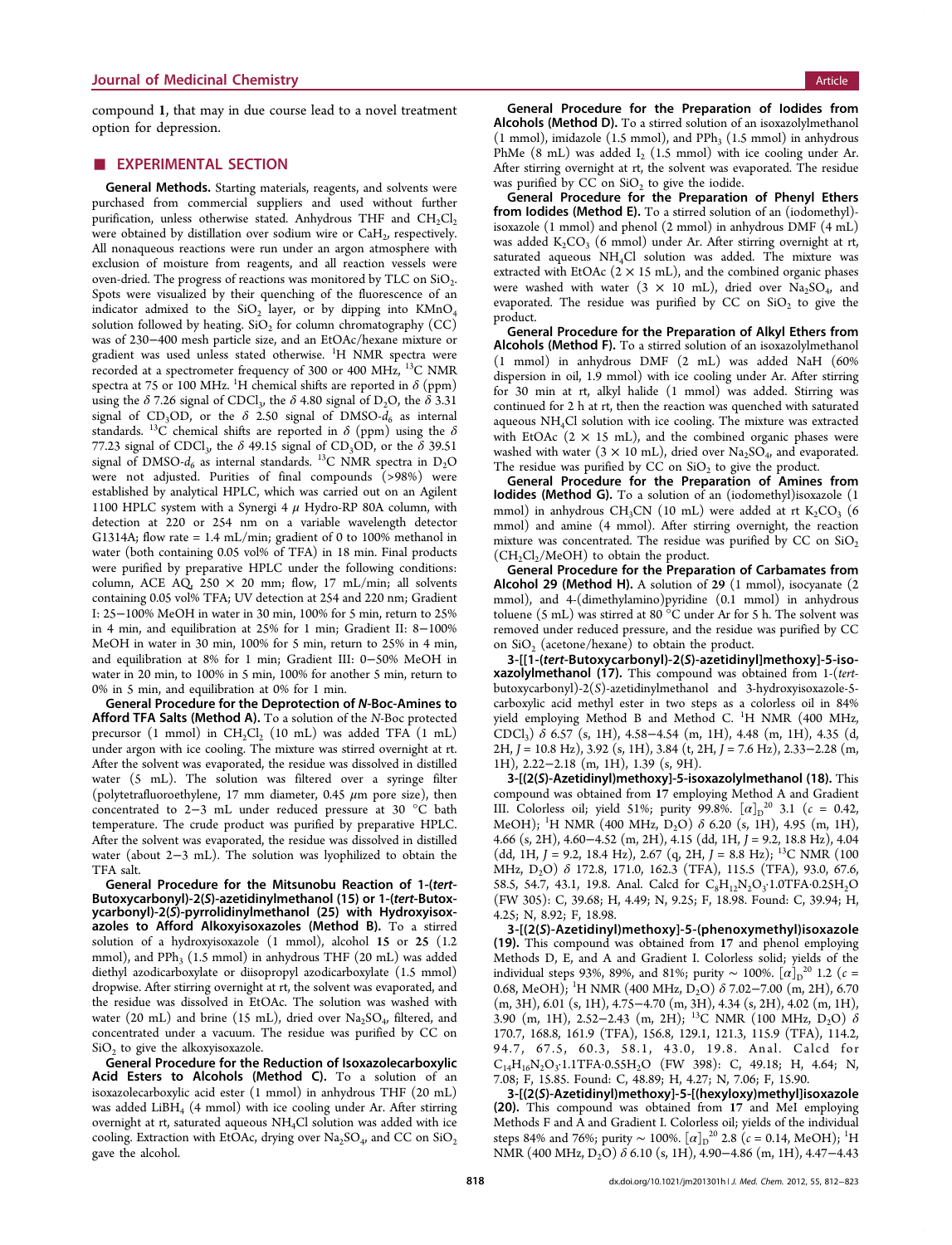(m, 2H), 4.41 (s, 2H), 4.09 (m, 1H), 4.02−3.95 (m, 1H), 3.45 (t, 2H, J = 6.8 Hz), 2.64−2.52 (m, 2H), 1.53−1.48 (m, 2H), 1.28−1.23 (m, 6H), 0.83–0.80 (m, 3H); <sup>13</sup>C NMR (100 MHz, D<sub>2</sub>O)  $\delta$  170.8, 170.4, 161.8 (TFA), 120.2, 115.8 (TFA), 94.1, 70.7, 67.5, 62.8, 58.2, 43.1, 30.9, 28.6, 24.9, 21.8, 19.9, 13.0. Anal. Calcd for  $C_{14}H_{24}N_2O_3$ : 1.0TFA·0.05H<sub>2</sub>O (FW 385): C, 50.14; H, 6.60; N, 7.31; F, 14.87. Found: C, 49.93; H, 6.26; N, 7.18; F, 14.56.

3-[(2(S)-Azetidinyl)methoxy]-5-[(cyclopropylmethoxy) methyl]isoxazole (21). This compound was obtained from 17 and (bromomethyl)cyclopropane employing Methods F and A and Gradient II. Colorless oil; yields of the individual steps 77% and 59%; purity 99.8%.  $[\alpha]_D^{20}$  –0.1 ( $c = 2.8$ , MeOH); <sup>1</sup>H NMR (400 MHz,  $D_2O$ )  $\delta$  6.25 (s, 1H), 4.93 (m, 1H), 4.60 (s, 2H), 4.57–4.51 (m, 2H), 4.12 (m, 1H), 4.05 (m, 1H), 3.40 (d, 2H, J = 7.2 Hz), 2.69−2.62 (m, 2H), 1.04 (m, 1H), 0.56−0.52 (m, 2H), 0.22−0.18 (m, 2H); 13C NMR (100 MHz, D<sub>2</sub>O) δ 170.9, 170.2, 162.2 (TFA), 115.9 (TFA), 94.6, 75.7, 67.6, 62.2, 58.4, 43.2, 19.9, 9.2, 2.1. Anal. Calcd for  $C_{12}H_{18}N_2O_3$ : 1.1TFA·0.65H<sub>2</sub>O (FW 378): C, 45.43; H, 5.48; N, 7.46; F, 16.70. Found: C, 45.20; H, 5.19; N, 7.31; F, 16.84.

3-[[1-(tert-Butoxycarbonyl)-2(S)-azetidinyl]methoxy]-5 methylisoxazole (23). This compound was obtained from 1-(tertbutoxycarbonyl)-2(S)-azetidinylmethanol and 3-hydroxy-5-methylisoxazole as a pale-yellow solid in 67% yield employing Method B.  $^{1}H$ NMR (400 MHz, CDCl<sub>3</sub>)  $\delta$  5.63 (s, 1H), 4.48–4.42 (m, 2H), 4.29– 4.26 (m, 2H), 3.83 (t, 2H, J = 9.4 Hz), 2.31−2.16 (m, 5H), 1.39 (s, 9H); <sup>13</sup>C NMR (100 MHz, D<sub>2</sub>O) δ 172.3, 170.6, 156.3, 93.1, 79.8, 69.9, 60.2, 47.0, 28.5, 21.9, 19.0, 13.0.

3-[(2(S)-Azetidinyl)methoxy]-5-methylisoxazole (24). This compound was obtained employing Method A and Gradient III. Colorless oil; yield 58%; purity 99.7%.  $[\alpha]_{D}^{20}$  –0.2 ( $c = 2.4$ , MeOH); <sup>1</sup>H NMR (400 MHz, D<sub>2</sub>O)  $\delta$  5.90 (s, 1H), 4.98 (m, 1H), 4.46 (m, 1H), 4.12 (m, 1H), 4.00 (m, 1H), 2.66−2.58 (m, 2H), 2.30 (s, 3H); 13C NMR (100 MHz, D2O) <sup>δ</sup> 172.3, 171.2, 162.1 (TFA), 115.9 (TFA), 92.4, 67.3, 58.5, 43.2, 19.8, 11.6. Anal. Calcd for  $C_8H_1N_2O_2$ .1.15TFA.0.55H<sub>2</sub>O (FW 312): C, 40.01; H, 4.64; N, 9.06; F, 21.20. Found: C, 39.88; H, 4.43; N, 9.11; F, 21.41.

5-[(1-(tert-Butoxycarbonyl)-2(S)-azetidinyl)methoxy] isoxazole-3-carboxylic Acid Ethyl Ester (27). This compound was obtained from 1-(tert-butoxycarbonyl)-2(S)-azetidinylmethanol and 5 hydroxyisoxazole-3-carboxylic acid ethyl ester (Princeton Bio) as a pale-yellow solid in 55% yield employing Method B. <sup>1</sup>H NMR (400 MHz, CDCl<sub>3</sub>)  $\delta$  5.71 (s, 1H), 4.52 (m, 2H), 4.41 (q, 2H, J = 7.2 Hz), 4.31 (dd, 1H, J = 2.4, 10.0 Hz), 3.89−3.84 (m, 2H), 1.41 (s, 9H), 1.25  $(t, 3H, J = 7.2 Hz).$ 

5-[(1-(tert-Butoxycarbonyl)-2(S)-pyrrolidinyl)methoxy] isoxazole-3-carboxylic Acid Ethyl Ester (28). This compound was obtained from 1-(tert-butoxycarbonyl)-2(S)-pyrrolidinylmethanol and 5-hydroxyisoxazole-3-carboxylic acid ethyl ester as a pale-yellow solid in 65% yield employing Method B.  $^1$ H NMR (400 MHz, CDCl<sub>3</sub>; two rotamers about the N-Boc bond in an approximate ratio of 1:1)  $\delta$  5.66  $(br, 1H)$ , 4.35  $(q, 2H, J = 7.2 \text{ Hz})$ , 4.28  $(br, 1.5H)$ , 4.07  $(br, 1.5H)$ , 3.29 (br, 2H), 2.01−1.83 (m, 4H), 1.41 (s, 9H), 1.34 (t, 3H, J = 7.2 Hz).

5-[(1-(tert-Butoxycarbonyl)-2(S)-pyrrolidinyl)methoxy]-3 isoxazolylmethanol (30). This compound was obtained from 5-[[1- (tert-butoxycarbonyl)-2(S)-pyrrolidinyl]methoxy]isoxazole-3-carboxylic acid ethyl ester as a pale-yellow solid in 94% yield employing Method C.  $^1$ H NMR (400 MHz, CDCl<sub>3</sub>; two rotamers about the N-Boc bond in an approximate ratio of 1:1)  $\delta$  5.28 (br, 0.5H), 5.22 (br, 0.5H), 4.43 (d, 2H, J = 5.6 Hz), 4.25−3.97 (m, 4H), 3.22 (br, 2H), 1.90−1.75 (m, 4H), 1.32 (s, 9H).

5-[(2(S)-Azetidinyl)methoxy]-3-isoxazolylmethanol (31). 5-  $\left[ \left[ 1-(tert-Butoxycarbonyl)-2(S)-azetidinyl\right] \right]$ methoxy $\left]$ -3-isoxazolylmethanol (29) was obtained from 27 as a pale-yellow solid in quantitative yield employing Method C. The title compound 31 was obtained from 29 employing Method A and Gradient III. Colorless oil; yield 67%; purity 100%.  $[\alpha]_{D}^{20}$  –3.0 ( $c = 1.2$ , MeOH); <sup>1</sup>H NMR (400 MHz, D<sub>2</sub>O)  $\delta$  5.52 (s, 1H), 4.85 (m, 1H), 4.53–4.45 (m, 4H), 4.06 (m, 1H), 3.95 (m, 1H), 2.60−2.53 (m, 2H); <sup>13</sup>C NMR (100 MHz, D<sub>2</sub>O)  $\delta$ 172.3, 166.1, 162.3 (TFA), 115.9 (TFA), 77.4, 69.8, 58.1, 55.5, 43.2,

19.8. Anal. Calcd for C<sub>8</sub>H<sub>12</sub>N<sub>2</sub>O<sub>3</sub>.1.4TFA (FW 344): C, 37.73; H, 3.93; N, 8.15; F, 23.21. Found: C, 37.82; H, 4.10; N, 8.47; F, 23.26.

5-[(2(S)-Azetidinyl)methoxy]-3-(phenoxymethyl)isoxazole (32). The title compound was obtained from 29 employing Method A and Gradient II. Colorless solid; yield 38%; purity 98.9%.  $[\alpha]_D^2$ <sup>0</sup> –1.0  $(c = 1.1, \text{ MeOH})$ ; <sup>1</sup>H NMR (400 MHz, CD<sub>3</sub>OD)  $\delta$  7.30–7.26 (m, 2H), 7.00−6.94 (m, 3H), 5.69 (s, 2H), 4.90 (m, 1H), 4.59 (m, 1H), 4.52 (m, 1H), 4.09 (m, 1H), 4.00 (m, 1H), 2.62 (m, 1H); 13C NMR (100 MHz, CD3OD) δ 172.6, 163.0, 160.1 (TFA), 157.7, 128.8, 120.8, 115.9 (TFA), 114.1, 77.4, 69.9, 61.3, 58.0, 42.8, 19.9. Anal. Calcd for  $C_{14}H_{16}N_2O_3.1.55TFA.0.45H_2O$  (FW 445): C, 46.14; H, 4.18; N, 6.29; F, 19.85. Found: C, 45.98; H, 4.04; N, 6.39; F, 20.03.

3-(Phenoxymethyl)-5-[(2(S)-pyrrolidinyl)methoxy]isoxazole (33). This compound was obtained employing Method A and Gradient II. Colorless solid; yield 75%; purity 100%.  $[\alpha]_{D}^{20}$  –1.7 (c  $= 1.5$ , MeOH); <sup>1</sup>H NMR (400 MHz, CD<sub>3</sub>OD)  $\delta$  7.30–7.26 (m, 2H), 7.00−6.94 (m, 3H), 5.69 (s, 2H), 5.04 (s, 2H), 4.62 (m, 1H), 4.40 (m, 1H), 4.06 (m, 1H), 3.36 (t, 2H, J = 7.2 Hz), 2.26 (m, 1H), 2.13−2.05 (m, 2H), 1.87 (m, 1H); <sup>13</sup>C NMR (100 MHz, CD<sub>3</sub>OD)  $\delta$  172.3, 162.8, 160.0 (TFA), 157.5, 128.6, 120.6, 115.7 (TFA), 113.8, 77.1, 69.8, 61.1, 57.7, 45.0, 25.1, 22.7. Anal. Calcd for  $C_{15}H_{18}N_2O_3$ : 1.2TFA·0.35H<sub>2</sub>O (FW 417): C, 50.06; H, 4.80; N, 6.71; F, 16.38. Found: C, 50.22; H, 4.73; N, 6.67; F, 16.14.

3-(Anilinomethyl)-5-[(2(S)-azetidinyl)methoxy]isoxazole (34). The title compound was obtained from 29 employing Methods D, G, and A and Gradient III. Pale-yellow oil; yields of the individual steps 76%, quantitative and 35%; purity 99.9%.  $[\alpha]_{D}^{20}$  –2.7 ( $c = 0.79$ , MeOH); <sup>1</sup>H NMR (400 MHz, D<sub>2</sub>O)  $\delta$  7.52 (t, 2H, J = 7.6 Hz), 7.44 (t, 1H, J = 7.4 Hz), 7.35 (d, 2H), 5.61 (s, 1H), 4.94−4.92 (m, 1H), 4.63 (s, 1H), 4.58−4.53 (m, 2H), 4.17−4.10 (m, 1H), 4.06−3.99 (m, 1H), 2.70–2.60 (m, 2H); <sup>13</sup>C NMR (100 MHz, D<sub>2</sub>O)  $\delta$  172.8, 162.5 (TFA), 159.0, 135.7, 129.8, 127.8, 120.7, 115.9 (TFA), 78.8, 69.9, 58.0, 44.6, 43.2, 19.7. Anal. Calcd for  $C_{14}H_{17}N_3O_2.1.8$  TFA $\cdot$ 1.25 H<sub>2</sub>O (FW 487): C, 43.40; H, 4.41; N, 8.63; F, 21.06. Found: C, 43.34; H, 4.27; N, 8.76; F, 21.09.

5-[(2(S)-Azetidinyl)methoxy]-3-[(4-fluoroanilino)methyl] isoxazole (35). This compound was obtained from 29 employing Methods D, G, and A and Gradient III. Pale-yellow oil; yields of the individual steps 76%, quantitative, and 74%; purity 99.5%.  $\left[ \alpha \right]_{\text{D}}^{\text{20}}$  –2.0  $(c = 1.4, \text{ MeOH})$ ; <sup>1</sup>H NMR (400 MHz, D<sub>2</sub>O)  $\delta$  7.13–7.08 (m, 4H), 5.58 (s, 1H), 4.92 (m, 1H), 4.63 (s, 1H), 4.58−4.54 (m, 2H), 4.44 (s, 2H), 4.13 (m, 1H), 4.02 (m, 1H), 2.68−2.59 (m, 2H); 13C NMR (100 MHz, D<sub>2</sub>O)  $\delta$  172.5, 162.2, 162.2 (TFA), 158.7 (d, J<sub>C−F</sub> = 20.3 Hz), 137.5, 119.1 (d,  $J_{C-F}$  = 8.3 Hz), 115.9 (TFA), 115.9 (d,  $J_{C-F}$  = 238.4 Hz), 78.3, 69.8, 58.0, 43.2, 42.5, 19.7. Anal. Calcd for  $C_{14}H_{16}FN_3O_2 \cdot 1.4TFA \cdot 0.55H_2O$  (FW 447): C, 45.16; H, 4.17; N, 9.40; F, 22.11. Found: C, 45.17; H, 4.13; N, 9.35; F, 22.09.

5-[(2(S)-Azetidinyl)methoxy]-3-[(N-phenylcarbamoyloxy) methyl]isoxazole (36). This compound was obtained from 29 and phenyl isocyanate employing Methods H and A and Gradient II. Colorless oil; yields of the individual steps 93% and 40%; purity 99.8%.  $[\alpha]_D^{20}$  –3.7 (c = 3.4, MeOH); <sup>1</sup>H NMR (400 MHz, D<sub>2</sub>O)  $\delta$  7.22 (d, 2H,  $J = 8.0$  Hz), 7.09 (t, 2H,  $J = 8.0$  Hz), 6.87 (t, 2H,  $J = 7.4$  Hz), 5.39 (s, 1H), 4.93 (s, 2H), 4.74 (m, 1H), 4.31−4.25 (m, 2H), 4.01 (m, 1H), 3.90−3.85 (m, 1H), 2.55−2.36 (m, 2H); 13C NMR (100 MHz, D2O) δ 172.2, 162.2, 162.0 (TFA), 153.8, 137.0, 128.5, 123.4, 118.8, 115.9 (TFA), 77.7, 69.7, 58.0, 57.8, 43.1, 20.0. Anal. Calcd for  $C_{15}H_{17}N_3O_4$ ·1.55TFA·2.35 H<sub>2</sub>O (FW 552): C, 41.62; H, 4.49; N, 8.04; F, 16.91. Found: C, 41.51; H, 4.46; N, 8.19; F, 16.94.

5-[(2(S)-Azetidinyl)methoxy]-3-[(N-ethylcarbamoyloxy) methyl]isoxazole (37). This compound was obtained from 29 and ethyl isocyanate employing Methods H and A and Gradient III. Colorless oil; yields of the individual steps 99% and 50%; purity 99.6%.  $[\alpha]_{D}^{20}$  –3.0 (c = 2.8, MeOH); <sup>1</sup>H NMR (400 MHz, D<sub>2</sub>O)  $\delta$  5.62 (s, 1H), 5.04 (s, 2H), 4.96 (m, 1H), 4.63−4.55 (m, 2H), 4.15 (m, 1H), 4.04 (m, 1H), 3.13 (q, J = 7.2 Hz, 2H), 2.72−2.62 (m, 2H), 1.08 (t, J = 7.2 Hz, 3H); <sup>13</sup>C NMR (100 MHz, D<sub>2</sub>O)  $\delta$  172.4, 163.1, 162.2 (TFA), 157.0, 115.9 (TFA), 77.7, 69.9, 58.1, 58.0, 43.2, 35.2, 19.8, 13.6. Anal. Calcd for  $C_{11}H_{17}N_3O_4$ : 1.4TFA·0.95H<sub>2</sub>O (FW 432): C, 38.37; H, 4.74; N, 9.73; F, 18.47. Found: C, 38.13; H, 4.86; N, 9.97; F, 18.63.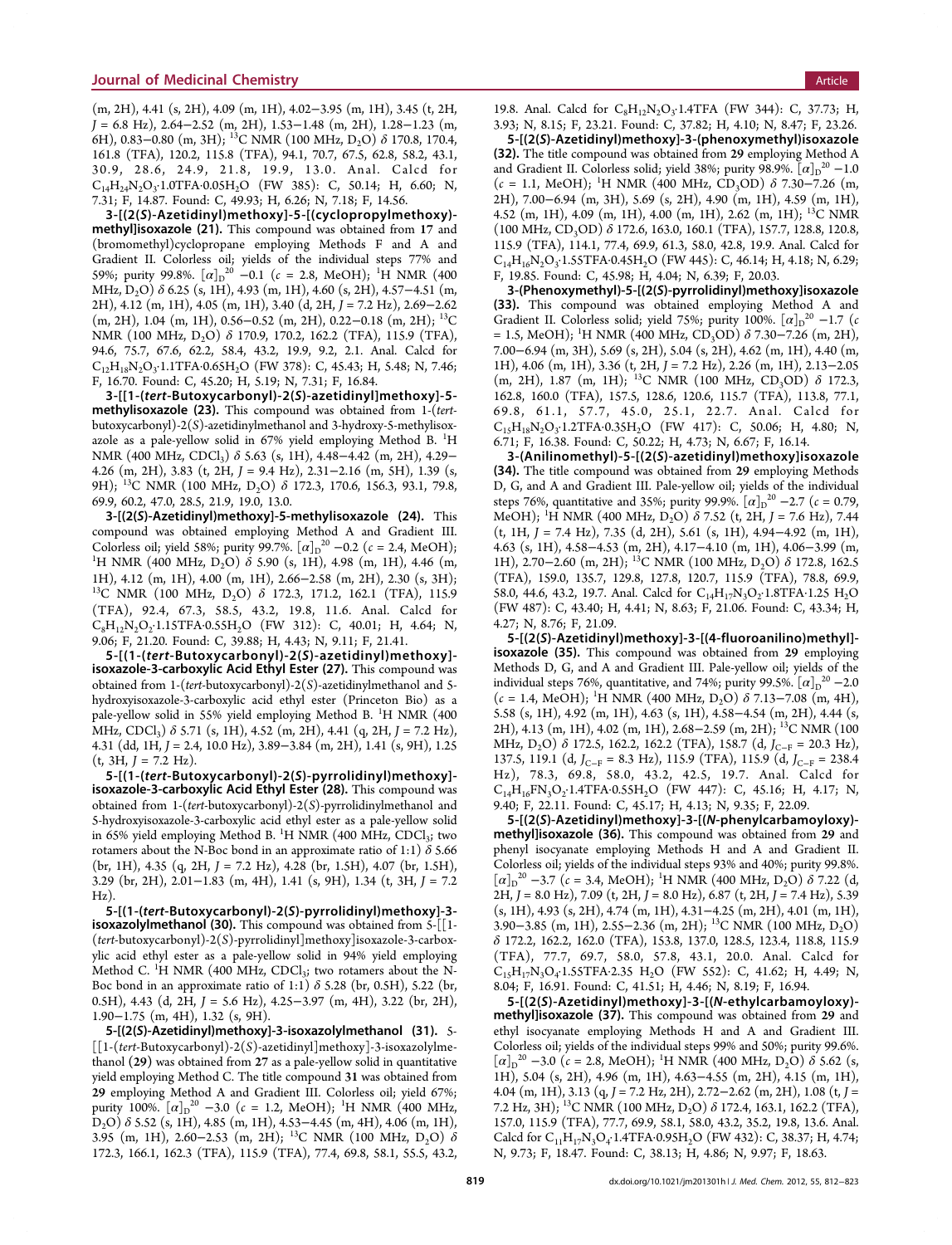5-[(2( <sup>S</sup> )-Azetidinyl)methoxy]-3-[( <sup>N</sup> - cyclopentylcarbamoyloxy)methyl]isoxazole (38). This compound was obtained from 29 and cyclopentyl isocyanate employing Methods H and A and Gradient III. Colorless oil; yields of the individual steps 94% and 40%; purity 99.6%.  $[\alpha]_{D}^{20}$  –2.2 ( $c = 1.7$ , MeOH); <sup>1</sup>H NMR (400 MHz, D<sub>2</sub>O) *δ* 5.63 (s, 1H), 5.07 (s, 2H), 4.96 (m, 1H), 4.65−4.57 (m, 2H), 4.13 (m, 1H), 4.06 (m, 1H), 3.87 (m 1H), 2.70−2.64 (m, 2H), 1.91−1.85 (m, 2H), 1.66−1.57 (m, 4H), 1.49−1.43 (m, 2H); <sup>13</sup>C NMR (100 MHz, D<sub>2</sub>O) δ 172.4, 163.1, 162.4 (TFA), 156.7, 115.7 (TFA), 77.7, 69.8, 58.0, 57.9, 52.3, 43.2, 31.8, 22.7, 19.7. Anal. Calcd for C<sub>14</sub>H<sub>21</sub>N<sub>3</sub>O<sub>4</sub>·1.7TFA·1.65H<sub>2</sub>O (FW 522): C, 40.28; H, 5.05; N, 8.10; F, 18.67. Found: C, 40.09; H, 4.81; N, 8.28; F, 18.81.

5-[(2(S)-Azetidinyl)methoxy]-3-(fluoromethyl)isoxazole Trifluoroacetate (39). To a solution of  $Et_2NSF_3$  (0.22 mL, 1.7) mmol) in anhydrous CH<sub>2</sub>Cl<sub>2</sub> (10 mL) was added at -78 °C 5-[[1-(tert-butoxycarbonyl)-2(S)-azetidinyl]methoxy]-3-isoxazolylmethanol (425 mg, 1.5 mmol) in  $CH_2Cl_2$  (5 mL) under Ar. The solution was stirred for 2 h at −78 °C, then allowed to warm to rt. After the reaction was quenched with saturated aqueous  $\mathrm{NaHCO}_3$  solution, the phases were separated. The aqueous layer was extracted with  $CH_2Cl_2$  $(2 \times 10 \text{ mL})$ , and the combined organic phases were washed with water (5 mL), dried over  $Na<sub>2</sub>SO<sub>4</sub>$ , and concentrated. The residue was subjected to CC on SiO<sub>2</sub> to obtain  $5-[ (1-(tert-butoxycarbonyl)-2(S)$ azetidinyl)methoxy]-3-(fluoromethyl)isoxazole (70 mg, 16%) as a colorless oil. <sup>1</sup>H NMR (400 MHz, CDCl<sub>3</sub>)  $\delta$  5.39 (s, 1H), 5.32 (s, 1H), 5.21 (s, 1H), 4.48−4.44 (m, 2H), 4.26 (m, 1H), 3.87−3.78 (m, 2H), 2.35−2.22 (m, 2H), 1.39 (s, 9H); 13C NMR (100 MHz, CDCl3)  $\delta$  174.2, 161.9 (d, J<sub>C−F</sub> = 22.4 Hz), 156.1, 80.1, 77.2, 76.6 (d, J<sub>C−F</sub> = 165.9 Hz), 72.6, 59.1, 47.3, 28.4, 18.7.

This title compound was obtained employing Method A and Gradient III. Colorless oil; yield 46%; purity 99.4%.  $[\alpha]_D^{\ 20} -2.8$  ( $c =$ 1.9, MeOH); <sup>1</sup>H NMR (400 MHz, D<sub>2</sub>O)  $\delta$  5.74 (s, 1H), 5.48 (s, 1H), 5.36 (s, 1H), 4.97 (m, 1H), 4.66−4.58 (m, 2H), 4.15 (m, 1H), 4.06 (m, 1H), 2.72−2.64 (m, 2H); <sup>13</sup>C NMR (100 MHz, D<sub>2</sub>O)  $\delta$  172.6, 162.3 (TFA), 162.3 (d,  $J_{C-F}$  = 20.3 Hz), 115.9 (TFA), 77.8, 76.2 (d,  $J_{C-F}$  = 162.3 Hz), 70.0, 58.1, 43.2, 19.8; <sup>19</sup>F NMR (376 MHz, D<sub>2</sub>O)  $\delta$  $-76$ ,  $-222$ . Anal. Calcd for  $C_8H_{11}FN_2O_2 \cdot 1.05TFA \cdot 0.85$  H<sub>2</sub>O (FW 323): C, 37.77; H, 4.31; N, 8.72; F, 24.54. Found: C, 37.50; H, 4.03; N, 8.65; F, 24.32.

5-[[1-(tert-Butoxycarbonyl)-2(S)-azetidinyl]methoxy]-3 methylisoxazole (41). This compound was obtained from 15 and 3 methylisoxazol-5(4H)-one morpholine salt (40; Fluka) as a paleyellow solid in 67% crude yield employing Method B. <sup>1</sup>H NMR (400 MHz, CDCl<sub>3</sub>)  $\delta$  5.07 (s, 1H), 4.45–4.39 (m, 2H), 4.18 (dd, 2H, J = 10.0, 1.5 Hz), 3.78 (t, 2H, J = 8.4 Hz), 2.30−2.21 (m, 2H), 2.13 (s, 3H), 1.36 (s, 9H).

5-[(2(S)-Azetidinyl)methoxy]-3-methylisoxazole (43). This compound was obtained from 41 employing Method A and Gradient III. Colorless oil; yield 38%; purity 100%.  $[\alpha]_D^{20} -1.9$  ( $c = 0.47$ , MeOH); <sup>1</sup>H NMR (400 MHz, D<sub>2</sub>O)  $\delta$  5.46 (s, 1H), 4.56 (m, 1H), 4.39 (m, 1H), 4.10 (m, 1H), 3.40 (t, 2H,  $J = 7.2$  Hz), 2.27 (m, 1H), 2.20 (s, 3H), 2.16−2.06 (m, 2H), 1.90 (m, 1H); 13C NMR (100 MHz, D2O) δ 171.9, 164.0, 162.3 (TFA), 115.9 (TFA), 79.2, 69.6, 58.1, 43.1, 19.8, 10.9. Anal. Calcd for  $C_8H_{12}N_2O_2$ . 1.1TFA-0.25H<sub>2</sub>O (FW 300): C, 41.09; H, 4.60; N, 9.40; F, 21.03. Found: C, 40.94; H, 4.40; N, 9.23; F, 21.02.

3-Methyl-5-[(2(S)-pyrrolidinyl)methoxy]isoxazole (44). The title compound was obtained from 25 and 40 employing Method B and A and Gradient III. Colorless oil; yields of the individual steps 58% and 38%; purity 99.5%.  $[\alpha]_{D}^{20}$  6.7 ( $c = 2.6$ , MeOH); <sup>1</sup>H NMR  $(400 \text{ MHz}, D_2O)$   $\delta$  5.46 (s, 1H), 4.56 (m, 1H), 4.39 (m, 1H), 4.10 (m, 1H), 3.40 (t, 2H, J = 7.2 Hz), 2.27 (m, 1H), 2.20 (s, 3H), 2.16−2.06 (m, 2H), 1.90 (m, 1H); <sup>13</sup>C NMR (100 MHz, D<sub>2</sub>O)  $\delta$  171.9, 164.0, 162.3 (TFA), 115.9 (TFA), 79.2, 69.7, 57.9, 45.5, 25.2, 22.9, 10.9. Anal. Calcd for C<sub>9</sub>H<sub>14</sub>N<sub>2</sub>O<sub>2</sub>·1.1TFA·0.8H<sub>2</sub>O (FW 324): C, 41.77; H, 5.23; N, 8.70; F, 19.47. Found: C, 41.57, H, 4.85; N, 8.58; F, 19.13.

In Vitro Binding Studies. [<sup>3</sup>H]Epibatidine competition studies and broad-range screening were carried out by the National Institute of Mental Health's Psychoactive Drug Screening Program, Contract # HHSN-271-2008-00025-C (NIMH PDSP). For experimental details please refer to the PDSP Web site<http://pdsp.med.unc.edu/>

Cell Lines and Culture. Cell lines naturally or heterologously expressing specific, functional, human nAChR subtypes were used. The human clonal cell line TE671/RD naturally expresses human muscle-type  $\alpha$ 1<sup>\*</sup>-nAChRs, containing  $\alpha$ 1,  $\beta$ 1,  $\gamma$ , and  $\delta$  subunits, with function detectable using <sup>86</sup>Rb<sup>+</sup> efflux assays.<sup>[56](#page-13-0)</sup> The human neuroblastoma cell line SH-SY5Y naturally expresses autonomic  $\alpha 3\beta 4^*$ nAChRs, containing  $\alpha$ 3,  $\beta$ 4, probably  $\alpha$ 5, and sometimes  $\beta$ 2 subunits, and also displays function detectable using  ${}^{86}\text{Rb}^+$  efflux assays.<sup>[57](#page-13-0)</sup> SH-SY5Y cells also express homopentameric  $\alpha$ 7-nAChRs; however, their function is not detected in the  $86Rb^+$  efflux assay under the conditions used. SH-EP1 human epithelial cells stably transfected with human  $\alpha$ 4 and  $\beta$ 2 subunits (SH-EP1-h $\alpha$ 4 $\beta$ 2 cells) have been established and characterized with both ion flux and radioligand binding assays.<sup>[58](#page-13-0)</sup>

TE671/RD, SH-SY5Y, and transfected SH-EP1 cell lines were maintained as low passage number (1−26 from our frozen stocks) cultures to ensure stable expression of native or heterologously expressed nAChRs as previously described.<sup>[56](#page-13-0)</sup> Cells were passaged once a week by splitting just-confluent cultures 1/300 (TE671/RD), 1/10  $(SH-SYSY)$ , or  $1/40$  (transfected SH-EP1) in serum-supplemented medium to maintain log-phase growth.

86Rb<sup>+</sup> Efflux Assays. Function of nAChR subtypes was investigated using an established  $86Rb$ <sup>+</sup> efflux assay protocol.<sup>[56](#page-13-0)</sup> The assay is specific for nAChR function under the conditions used, for example, giving identical results in the presence of 100 nM atropine to exclude possible contributions of muscarinic acetylcholine receptors. Cells harvested at confluence from 100 mm plates under a stream of fresh medium only (SH-SY5Y cells) or after mild trypsinization (Irvine Scientific, USA; for TE671/RD or transfected SH-EP1 cells) were then suspended in complete medium and evenly seeded at a density of 1.25−2 confluent 100 mm plates per 24-well plate (Falcon; ∼100−125 mg of total cell protein per well in a 500  $\mu$ L volume; poly L-lysinecoated for SH-SY5Y cells). After cells had adhered generally overnight, but no sooner than 4 h later, the medium was removed and replaced with 250  $\mu$ L per well of complete medium supplemented with  $\sim$ 350000 cpm of  $86Rb$ <sup>+</sup> (NEN; counted at 40% efficiency using Cerenkov counting and the Packard TriCarb 1900 Liquid Scintillation Analyzer). After at least 4 h and typically overnight,  $86Rb^+$  efflux was measured using the "flip-plate" technique. Briefly, after aspiration of the bulk of  $86Rb<sup>+</sup>$  loading medium from each well of the "cell plate," each well containing cells was rinsed with  $2 \text{ mL of fresh } ^{86}\text{Rb}^+$  efflux buffer (130 mM NaCl, 5.4 mM KCl, 2 mM CaCl<sub>2</sub>, 5 mM glucose, and 50 mM HEPES; pH 7.4) to remove extracellular <sup>86</sup>Rb<sup>+</sup>. Following removal of residual rinse buffer by aspiration, the flip-plate technique was used again to simultaneously introduce 1.5 mL of fresh efflux buffer containing drugs of choice at indicated final concentrations from a 24-well "efflux/drug plate" into the wells of the cell plate. After a 9.5 min incubation, the solution was "flipped" back into the efflux/drug plate, and any remaining buffer in the cell plate was removed by aspiration. Ten minutes after the initiation of the first drug treatment, a second efflux/drug plate was used to reintroduce the same concentrations of drugs of choice with the addition of an ∼EC<sub>90</sub> concentration of the full agonist carbamylcholine for 5 min ( $\sim$ EC<sub>90</sub> concentrations were 200  $\mu$ M for SH-EP1-h $\alpha$ 4 $\beta$ 2 cells, 2 mM for SHSY5Y cells, and 464 mM for TE671/RD cells). The second drug treatment was then flipped back into its drug plate, and the remaining cells in the cell plate were lysed and suspended by addition of 1.5 mL of 0.1 M NaOH with 0.1% sodium dodecyl sulfate to each well. Suspensions in each well were then subjected to Cerenkov counting (Wallac Micobeta Trilux 1450; 25% efficiency) after placement of inserts (Wallac 1450-109) into each well to minimize cross-talk between wells.

For quality control and normalization purposes, the sum of  $86Rb^+$  in cell plates and efflux/drug plates was defined to confirm material balance (i.e., that the sum of  $86Rb^+$  released into the efflux/drug plates and <sup>86</sup>Rb<sup>+</sup> remaining in the cell plate were the same for each well). Similarly, the sum of  $86Rb^+$  in cell plates and efflux/drug plates also determined the efficiency of  ${}^{86}Rb^+$  loading (the percentage of applied  ${}^{86}Rb^+$  actually loaded into cells). Furthermore, the sum of  ${}^{86}Rb^+$  in cell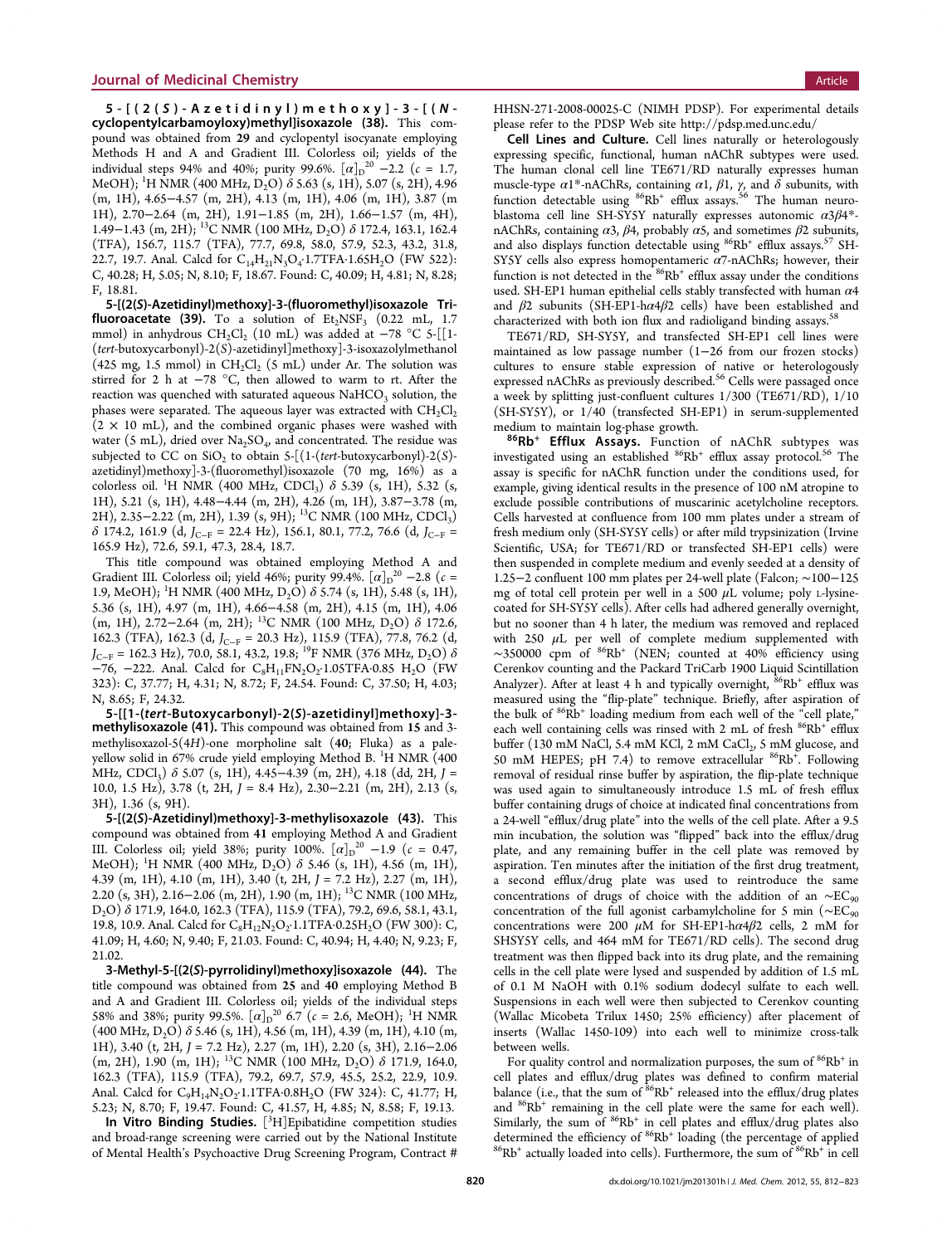<span id="page-11-0"></span>plates and the second efflux/drug plates defined the amount of intracellular  ${}^{86}Rb^+$  available at the start of the second, 5 min assay and were used to normalize nAChR function assessed.

For each experiment, in one set of control samples, total  $86Rb^+$ efflux was assessed in the presence of a fully efficacious concentration of carbamylcholine alone (1 mM for SH-EP1-h $\alpha$ 4 $\beta$ 2 and TE671/RD cells, or 3 mM for SH-SY5Y cells). Nonspecific <sup>86</sup>Rb<sup>+</sup> efflux in another set of control samples was measured either in the presence of the fully efficacious concentration of carbamylcholine plus 100  $\mu$ M mecamylamine, which gave full block of agonist-induced and spontaneous nAChR-mediated ion flux, or in the presence of efflux buffer alone. Both determinations of nonspecific efflux were equivalent. Specific efflux was then taken as the difference in control samples between total and nonspecific <sup>86</sup>Rb<sup>+</sup>-efflux. The same approaches were used to define total, nonspecific, and specific ion flux responses in samples subjected to the second, 5 min, exposure to test drug with or without carbamylcholine at its  $~\sim$ EC<sub>90</sub> concentration.

Intrinsic agonist activity of test drugs was ascertained during the first 9.5 min of the initial 10 min exposure period using samples containing test drug only at different concentrations and was normalized, after subtraction of nonspecific efflux, to specific efflux in carbamylcholin control samples. Specific  $86Rb$ <sup>+</sup> efflux elicited by test drug as a percentage of specific efflux in carbamylcholine controls was the same in these samples whether measured in absolute terms or as a percentage of loaded <sup>86</sup>Rb<sup>+</sup>. Even in samples previously giving an efflux response during the initial 10 min exposure to a partial or full agonist, residual intracellular 86Rb+ was adequate to allow assessment of nAChR function in the secondary, 5 min assay. However, care was needed to ensure that data were normalized to the amount of intracellular <sup>86</sup>Rb<sup>+</sup> available at the time of the assay, as absolute levels of total, nonspecific, or specific efflux varied in cells partially depleted of intracellular 86Rb+ due to action of any agonist present during the 10 min drug exposure period. That is, calculations of specific efflux as a percentage of loaded <sup>86</sup>Rb<sup>+</sup> typically were corrected for any variation in the electrochemical gradient of  $^{86}\text{Rb}^+$  created by intracellular ion depletion after the first (agonism/pretreatment) drug treatment.

Ion flux assays ( $n \geq 3$  separate studies for each drug and cell line combination) were fit to the Hill equation,  $F = F_{\text{max}}/(1 + (X/EC_{50})^n)$ , where *F* is the percentage of control,  $F_{\text{max}}$  for EC<sub>50</sub> (*n* > 0 for agonists) or IC<sub>50</sub> ( $n < 0$  for antagonists) values using Prism 4 (GraphPad, San Diego, USA). Most ion flux data were fit allowing maximum and minimum ion flux values to be determined by curve fitting but in some cases, where antagonists or agonists had weak functional potency, minimum ion flux was set at 0% of control or maximum ion flux was set at 100% of control, respectively.

## **GENERAL PROCEDURES FOR BEHAVIORAL STUDIES**

Animals. BALB/cJ male mice (8−10 weeks old at testing) were obtained from Jackson Laboratory (Bar Harbor, ME, USA). Mice were housed four to a cage in a colony room maintained at 22 ± 2 °C on a 12 h light−dark cycle. All animal experiments were conducted in accordance with the NIH Guide for the Care and Use of Laboratory Animals and the PsychoGenics Animal Care and Use Committee.

Drugs. Compounds 43 were synthesized as described above, and sertraline was purchased from Toronto Research Chemicals (Ontario, Canada). All compounds were dissolved in injectable water and administered by intraperitoneal (IP) injection or oral gavage (PO) in a volume of 10 mL/kg.

Mouse Forced Swim Test. Procedures were based on those previously described.<sup>[25](#page-12-0)</sup> Mice were individually placed into clear glass cylinders (15 cm tall ×10 cm wide, 1 L beakers) containing  $23 \pm 1$  °C water 12 cm deep (approximately 800 mL). Mice were administered vehicle, the SSRI sertraline (10 or 20 mg/kg) as a positive control, or compound 43 (1 or 5 mg/kg). Thirty minutes following IP or PO administration,

mice were placed in the water, and the time the animal spent immobile was recorded over a 6 min trial. Immobility was defined as the postural position of floating in the water.

Statistical Analysis. Data were analyzed with analysis of variance (ANOVA) with treatment group (vehicle, sertraline, or compound 43 (1 and 5 mg/kg)) as the between group variable and total time immobile (seconds over the 6 min trial) as the dependent variable. Significant main effects were followed up with the post hoc Fisher's test.

### ■ ASSOCIATED CONTENT

#### **6** Supporting Information

Broad screening data and detailed preliminary in vitro ADME-Tox profile. This material is available free of charge via the Internet at<http://pubs.acs.org>.

## **E** AUTHOR INFORMATION

### Corresponding Author

\*Phone: +1-312-996-7577; fax: +1-312-996-7107; e-mail: [kozikowa@uic.edu.](mailto:kozikowa@uic.edu)

#### ■ ACKNOWLEDGMENTS

This research was supported by Award Number U19MH085193 from the National Institute of Mental Health. The Phoenix research component was also supported in part by the Barrow Neurological Foundation and was conducted in part in the Charlotte and Harold Simensky Neurochemistry of Alzheimer's Disease Laboratory. The content is solely the responsibility of the authors and does not necessarily represent the official views of the National Institute of Mental Health or the National Institutes of Health. We thank the PDSP program for performing binding affinity assays, and SRI for performing ADME studies.

### ■ ABBREVIATIONS

CNS, central nervous system; AD, Alzheimer's disease; ADHD, attention deficit hyperactivity disorder; NIMH-PDSP, National Institute of Mental Health Psychoactive Drug Screening Program; nAChR(s), nicotinic acetylcholine receptor(s); SAR, structure−activity relationship; ADME-Tox, absorption, distribution, metabolism, excretion, and toxicity; SSRI, selective serotonin reuptake inhibitor; CYP, cytochrome P450; PPB, plasma protein binding; hERG, human ether-a-go-go-related gene; CC, column chromatography; rt, room temperature; TFA, trifluoroacetic acid

#### ■ REFERENCES

(1) Changeux, J. P. Nicotine addiction and nicotinic receptors: lessons from genetically modified mice. Nat. Rev. Neurosci. 2010, 11, 389−401.

(2) Unwin, N. Refined structure of the nicotinic acetylcholine receptor at 4 Å resolution. J. Mol. Biol. 2005, 346, 967−989.

(3) Gotti, C.; Clementi, F.; Fornari, A.; Gaimarri, A.; Guiducci, S.; Manfredi, I.; Moretti, M.; Pedrazzi, P.; Pucci, L.; Zoli, M. Structural and functional diversity of native brain neuronal nicotinic receptors. Biochem. Pharmacol. 2009, 78, 703−711.

(4) Jensen, A. A.; Frolund, B.; Liljefors, T.; Krogsgaard-Larsen, P. Neuronal nicotinic acetylcholine receptors: structural revelations, target identifications, and therapeutic inspirations. J. Med. Chem. 2005, 48, 4705−4745.

(5) Gotti, C.; Clementi, F. Neuronal nicotinic receptors: from structure to pathology. Prog. Neurobiol. 2004, 74, 363−396.

(6) Romanelli, M. N.; Gratteri, P.; Guandalini, L.; Martini, E.; Bonaccini, C.; Gualtieri, F. Central nicotinic receptors: structure,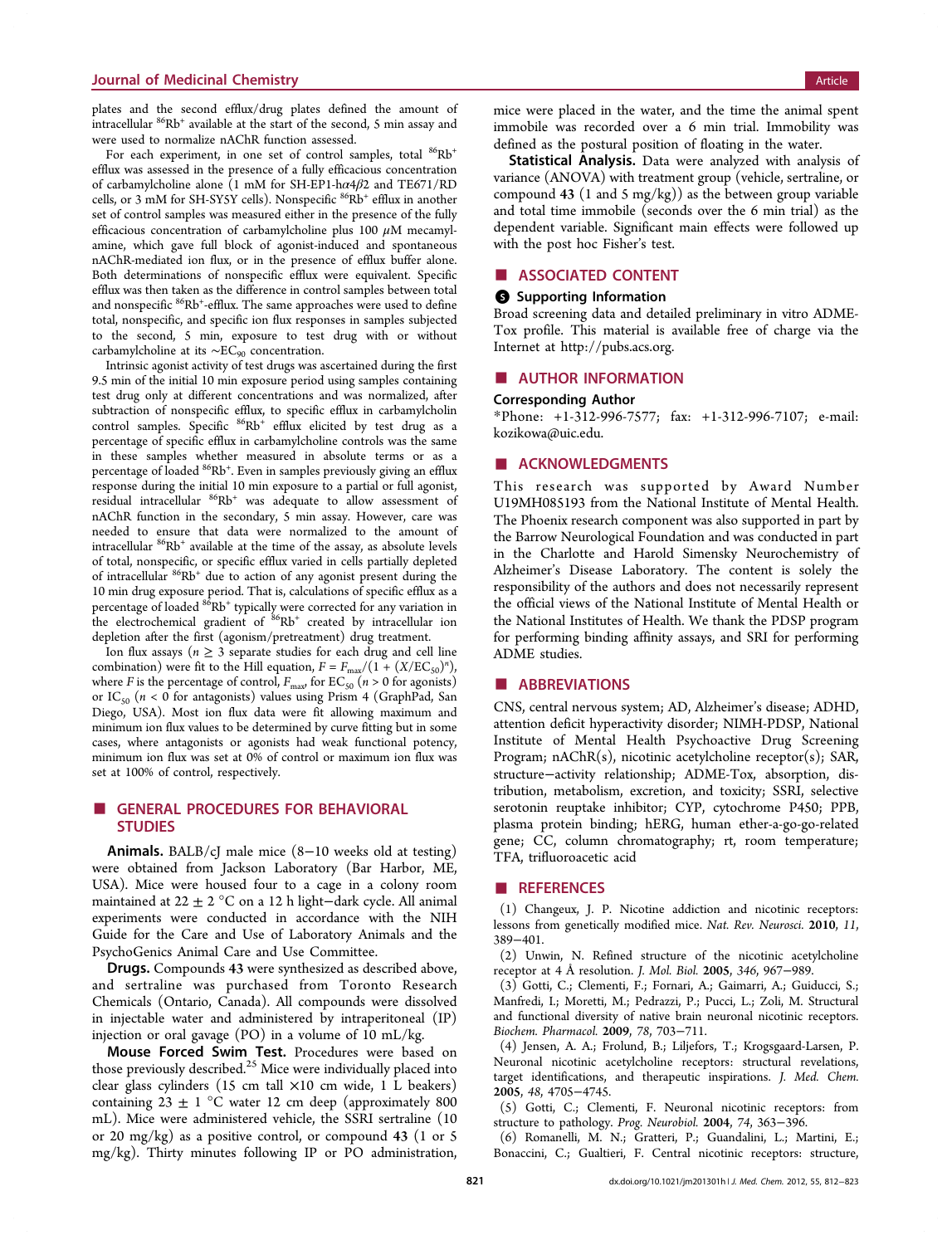<span id="page-12-0"></span>function, ligands, and therapeutic potential. ChemMedChem 2007, 2, 746−767.

(7) Taly, A.; Corringer, P. J.; Guedin, D.; Lestage, P.; Changeux, J. P. Nicotinic receptors: allosteric transitions and therapeutic targets in the nervous system. Nat. Rev. Drug Discovery 2009, 8, 733−750.

(8) Arneric, S. P.; Holladay, M.; Williams, M. Neuronal nicotinic receptors: a perspective on two decades of drug discovery research. Biochem. Pharmacol. 2007, 74, 1092−1101.

(9) Mihalak, K. B.; Carroll, F. I.; Luetje, C. W. Varenicline is a partial agonist at alpha4beta2 and a full agonist at alpha7 neuronal nicotinic receptors. Mol. Pharmacol. 2006, 70, 801−805.

(10) Coe, J. W.; Brooks, P. R.; Vetelino, M. G.; Wirtz, M. C.; Arnold, E. P.; Huang, J.; Sands, S. B.; Davis, T. I.; Lebel, L. A.; Fox, C. B.; Shrikhande, A.; Heym, J. H.; Schaeffer, E.; Rollema, H.; Lu, Y.; Mansbach, R. S.; Chambers, L. K.; Rovetti, C. C.; Schulz, D. W.; Tingley, F. D. 3rd; O'Neill, B. T. Varenicline: an alpha4beta2 nicotinic receptor partial agonist for smoking cessation. J. Med. Chem. 2005, 48, 3474−3477.

(11) Philip, N. S.; Carpenter, L. L.; Tyrka, A. R.; Price, L. H. Nicotinic acetylcholine receptors and depression: a review of the preclinical and clinical literature. Psychopharmacology (Berlin, Ger.) 2010, 212, 1−12.

(12) Mineur, Y. S.; Picciotto, M. R. Nicotine receptors and depression: revisiting and revising the cholinergic hypothesis. Trends Pharmacol. Sci. 2010, 31, 580−586.

(13) Shytle, R. D.; Silver, A. A.; Lukas, R. J.; Newman, M. B.; Sheehan, D. V.; Sanberg, P. R. Nicotinic acetylcholine receptors as targets for antidepressants. Mol. Psychiatry 2002, 7, 525−535.

(14) Caldarone, B. J.; Wang, D.; Paterson, N. E.; Manzano, M.; Fedolak, A.; Cavino, K.; Kwan, M.; Hanania, T.; Chellappan, S. K.; Kozikowski, A. P.; Olivier, B.; Picciotto, M. R.; Ghavami, A. Dissociation between duration of action in the forced swim test in mice and nicotinic acetylcholine receptor occupancy with sazetidine, varenicline, and 5-I-A85380. Psychopharmacology (Berlin, Ger.) 2011, 217, 199−210.

(15) Janowsky, D. S.; el-Yousef, M. K.; Davis, J. M.; Sekerke, H. J. A cholinergic-adrenergic hypothesis of mania and depression. Lancet 1972, 2, 632−635.

(16) George, T. P.; Sacco, K. A.; Vessicchio, J. C.; Weinberger, A. H.; Shytle, R. D. Nicotinic antagonist augmentation of selective serotonin reuptake inhibitor-refractory major depressive disorder: a preliminary study. J. Clin. Psychopharmacol. 2008, 28, 340−344.

(17) Drevets, W. C.; Furey, M. L. Replication of scopolamine's antidepressant efficacy in major depressive disorder: a randomized, placebo-controlled clinical trial. Biol. Psychiatry 2010, 67, 432−438.

(18) Furey, M. L.; Drevets, W. C. Antidepressant efficacy of the antimuscarinic drug scopolamine: a randomized, placebo-controlled clinical trial. Arch. Gen. Psychiatry 2006, 63, 1121−1129.

(19) Overstreet, D. H. Selective breeding for increased cholinergic function: development of a new animal model of depression. Biol. Psychiatry 1986, 21, 49−58.

(20) Pucilowski, O.; Overstreet, D. H.; Rezvani, A. H.; Janowsky, D. S. Chronic mild stress-induced anhedonia: greater effect in a genetic rat model of depression. Physiol. Behav. 1993, 54, 1215−1220.

(21) Caldarone, B. J.; Harrist, A.; Cleary, M. A.; Beech, R. D.; King, S. L.; Picciotto, M. R. High-affinity nicotinic acetylcholine receptors are required for antidepressant effects of amitriptyline on behavior and hippocampal cell proliferation. Biol. Psychiatry 2004, 56, 657−664.

(22) Mineur, Y. S.; Somenzi, O.; Picciotto, M. R. Cytisine, a partial agonist of high-affinity nicotinic acetylcholine receptors, has antidepressant-like properties in male C57BL/6J mice. Neuropharmacology 2007, 52, 1256−1262.

(23) Buckley, M. J.; Surowy, C.; Meyer, M.; Curzon, P. Mechanism of action of A-85380 in an animal model of depression. Prog. Neuropsychopharmacol. Biol. Psychiatry 2004, 28, 723−730.

(24) Rollema, H.; Guanowsky, V.; Mineur, Y. S.; Shrikhande, A.; Coe, J. W.; Seymour, P. A.; Picciotto, M. R. Varenicline has antidepressant-like activity in the forced swim test and augments sertraline's effect. Eur. J. Pharmacol. 2009, 605, 114−116.

(25) Lippiello, P. M.; Beaver, J. S.; Gatto, G. J.; James, J. W.; Jordan, K. G.; Traina, V. M.; Xie, J.; Bencherif, M. TC-5214 (S-(+)-mecamylamine): a neuronal nicotinic receptor modulator with antidepressant activity. CNS Neurosci. Ther. 2008, 14, 266−277.

(26) Gong, C. L.; Chiu, Y. T.; Lin, N. N.; Cheng, C. C.; Lin, S. Z.; Lee, T. J.; Kuo, J. S. Regulation of the common carotid arterial blood flow by nicotinic receptors in the medulla of cats. Br. J. Pharmacol. 2006, 149, 206−214.

(27) Shytle, R. D.; Silver, A. A.; Sheehan, K. H.; Sheehan, D. V.; Sanberg, P. R. Neuronal nicotinic receptor inhibition for treating mood disorders: preliminary controlled evidence with mecamylamine. Depression Anxiety 2002, 16, 89−92.

(28) Papke, R. L.; Sanberg, P. R.; Shytle, R. D. Analysis of mecamylamine stereoisomers on human nicotinic receptor subtypes. J. Pharmacol. Exp. Ther. 2001, 297, 646−656.

(29) Elliott, R. L.; Ryther, K. B.; Anderson, D. J.; Raszkiewicz, J. L.; Campbell, J. E.; Sullivan, J. P.; Garvey, D. S. Phenyl pyrrolidine analogues as potent nicotinic acetylcholine receptor (nAChR) ligands. Bioorg. Med. Chem. Lett. 1995, 5, 991−996.

(30) Guandalini, L.; Martini, E.; Dei, S.; Manetti, D.; Scapecchi, S.; Teodori, E.; Romanelli, M. N.; Varani, K.; Greco, G.; Spadola, L.; Novellino, E. Design of novel nicotinic ligands through 3D database searching. Bioorg. Med. Chem. 2005, 13, 799−807.

(31) Elliott, R. L.; Ryther, K. B.; Anderson, D. J.; Piattoni-Kaplan, M.; Kuntzweiler, T. A.; Donnelly-Roberts, D.; Arneric, S. P.; Holladay, M. W. Novel 2-(2′-furo[3,2-b]pyridinyl) pyrrolidines: potent neuronal nicotinic acetylcholine receptor ligands. Bioorg. Med. Chem. Lett. 1997, 7, 2703−2708.

(32) Efange, S. M.; Tu, Z.; von Hohenberg, K.; Francesconi, L.; Howell, R. C.; Rampersad, M. V.; Todaro, L. J.; Papke, R. L.; Kung, M. P. 2-(2-Piperidyl)- and 2-(2-pyrrolidyl)chromans as nicotine agonists: synthesis and preliminary pharmacological characterization. J. Med. Chem. 2001, 44, 4704−4715.

(33) Garvey, D. S.; Wasicak, J. T.; Decker, M. W.; Brioni, J. D.; Buckley, M. J.; Sullivan, J. P.; Carrera, G. M.; Holladay, M. W.; Arneric, S. P.; Williams, M. Novel isoxazoles which interact with brain cholinergic channel receptors have intrinsic cognitive enhancing and anxiolytic activities. J. Med. Chem. 1994, 37, 1055−1059.

(34) Garvey, D. S.; Wasicak, J. T.; Elliott, R. L.; Lebold, S. A.; Hettinger, A. M.; Carrera, G. M.; Lin, N. H.; He, Y.; Holladay, M. W.; Anderson, D. J.; et al. Ligands for brain cholinergic channel receptors: synthesis and in vitro characterization of novel isoxazoles and isothiazoles as bioisosteric replacements for the pyridine ring in nicotine. J. Med. Chem. 1994, 37, 4455−4463.

(35) Lin, N.-H.; He, Y.; David, J, A.; Wasicak, J. T.; Kasson, R.; Sweeny, D.; James, P, S. Synthesis and structure-activity relationships of pyrrolidine-modified analogs of the potent cholinergic channel activator, ABT 418. Bioorg. Med. Chem. Lett. 1994, 4, 2389−2394.

(36) Lin, N.-H.; He, Y.; Arneric, S. P.; Sullivan, J. P. Synthesis and structure-activity relationships of  $2-(R)$  and  $(S)$  pyrrolidine-modified analogs of the cholinergic channel activator, ABT-418. Bioorg. Med. Chem. Lett. 1995, 5, 1141−1146.

(37) Avenoza, A.; Busto, J. H.; Cativiela, C.; Dordal, A.; Frigola, J.; Peregrina, J. M. Synthesis, activity and theoretical study of ABT-418 analogues. Tetrahedron 2002, 58, 4505−4511.

(38) Potter, A.; Corwin, J.; Lang, J.; Piasecki, M.; Lenox, R.; Newhouse, P. A. Acute effects of the selective cholinergic channel activator (nicotinic agonist) ABT-418 in Alzheimer's disease. Psychopharmacology (Berlin, Ger.) 1999, 142, 334−342.

(39) Badio, B.; Garraffo, H. M.; Plummer, C. V.; Padgett, W. L.; Daly, J. W. Synthesis and nicotinic activity of epiboxidine: an isoxazole analogue of epibatidine. Eur. J. Pharmacol. 1997, 321, 189−194.

(40) Fitch, R. W.; Pei, X. F.; Kaneko, Y.; Gupta, T.; Shi, D.; Federova, I.; Daly, J. W. Homoepiboxidines: further potent agonists for nicotinic receptors. Bioorg. Med. Chem. 2004, 12, 179−190.

(41) Tonder, J. E.; Hansen, J. B.; Begtrup, M.; Pettersson, I.; Rimvall, K.; Christensen, B.; Ehrbar, U.; Olesen, P. H. Improving the nicotinic pharmacophore with a series of (Isoxazole)methylene-1-azacyclic